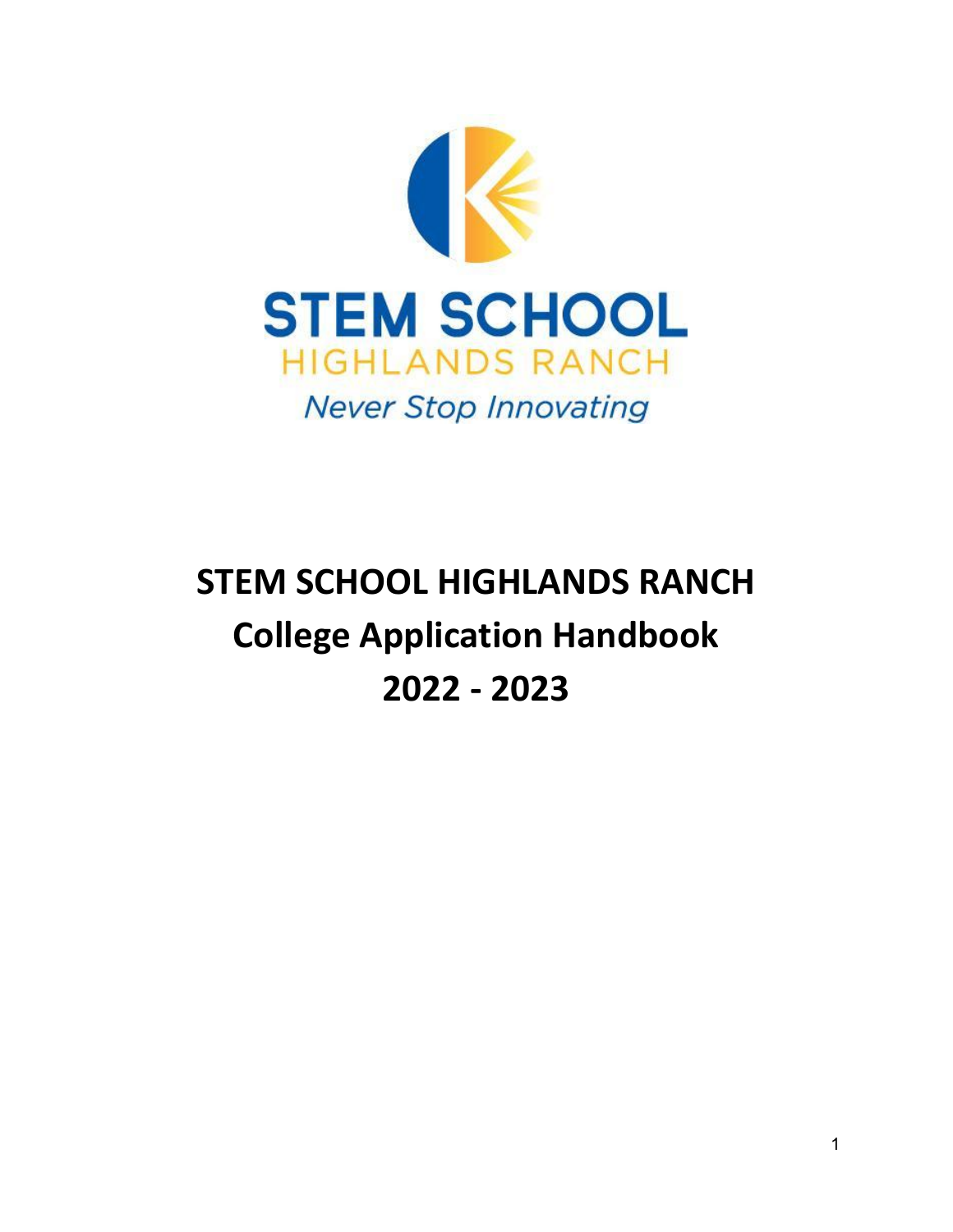#### **Table of Contents**

How Colleges Assess Students 丨3 How to Choose a College 丨5 College Research Tools 丨6 The Application Process: The Basics 丨7 Transcript Requests 丨10 Recommendation Letter Instructions 丨11 The College Resume | 12 The College Essay | 14 College Visits & STEM Absence Policy for College Visits 丨16 Cost of College | 19 COF丨20 FAFSA 丨22 Scholarships | 23 Interviews 丨24 Waitlisted/Deferred Applicants | 26 Choosing a Career/Major 丨27 Glossary of College Application Terms 丨29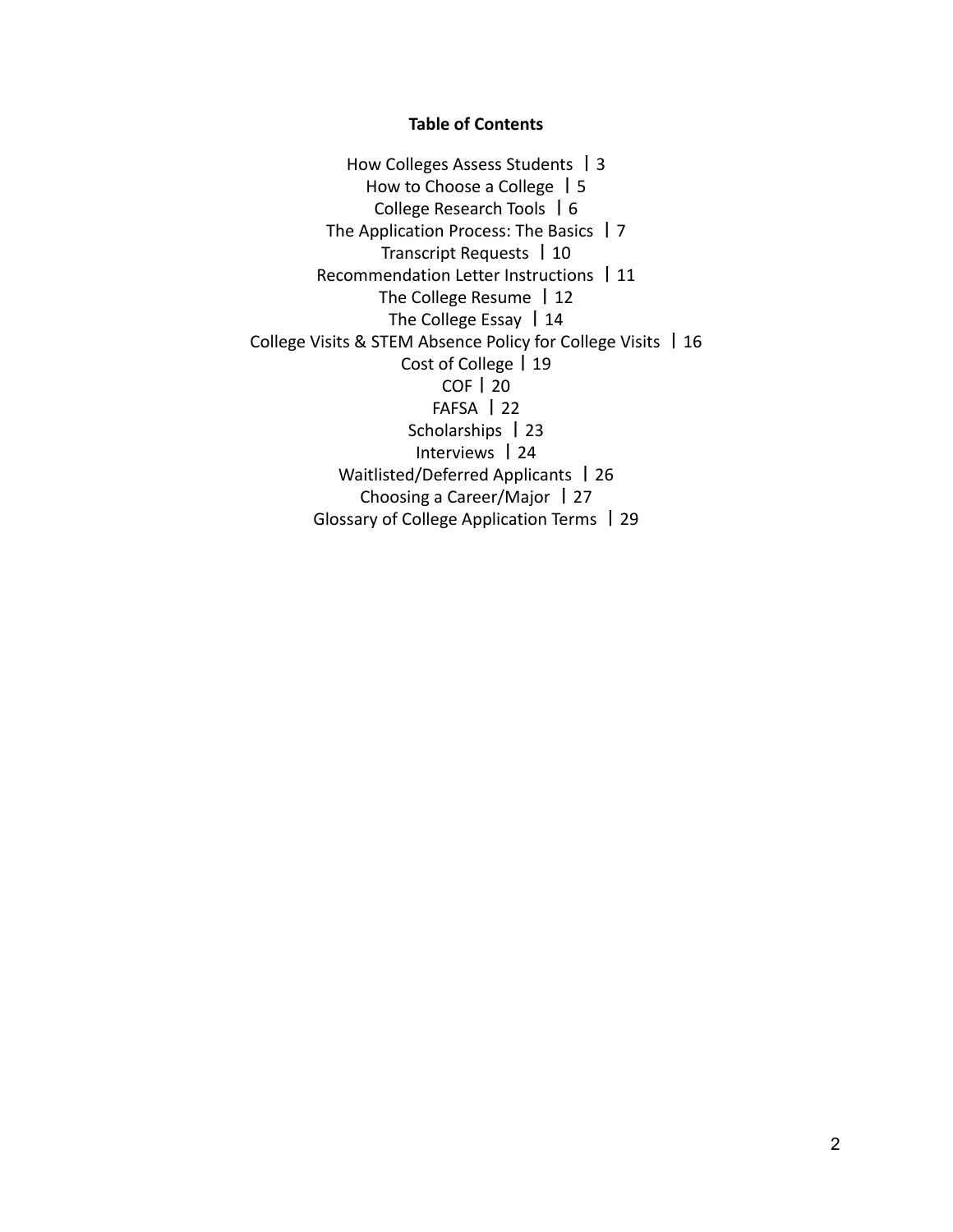**To parents and students:** Please read this packet in its entirety!! Send me any questions you have with you about this information - I am happy to help in whatever way I can!

## **How Colleges Assess Students**

Every college wants to fill their freshman class with interesting and creative young people to positively impact the atmosphere of the college. They are also attempting to match the student with the school's academic standards and workload, an important factor in seeking to create a good match. College representatives are eager to match students with the college only if they will enjoy and succeed in their institution. A mismatch between a college and a student, while sometimes unavoidable, can be costly to both. A strong match represents a high retention rate for the school.

Colleges are not only looking for academic excellence, but also for the multi-dimensional student that will bring something to the campus. This is seen in students who demonstrate curiosity, make "intelligent" mistakes, and have experiences of "depth", not just breadth. In a very general sense, the more academically selective a school is, the more closely the admissions team examines data other than GPA and test scores.

## **Top Factors Used to Predict a Positive College Match**

## **Types of Courses Taken**

Students can demonstrate academic strength through their course history. Students who take challenging courses show that they are serious about facing academic challenges. Schools would prefer a "B" grade in an advanced course rather than an "A" grade in an easier course. Not only does the advanced course look better to schools, but it will also prepare the student better for the challenge of college courses. While schools are normally only evaluating grades through the end of junior year, some enrollment decisions will be contingent upon courses completed during senior year. If a student's grades have fallen during senior year, the college has the right to revoke his/her admission. Students should also continue to take rigorous coursework as a senior; their schedule will be uploaded as part of their application by Mrs. Myrick.

#### **Grades in Core, College Prep, Honors, and AP Courses**

Good grades throughout high school and in all subjects suggest a willingness to work and an interest in a variety of topics. Significant improvement in your record, no matter how late in your high school career, will not go unnoticed by the majority of colleges. Colleges prefer a steadily improving record over the first three and a half years. *And yes, senior year grades are important!*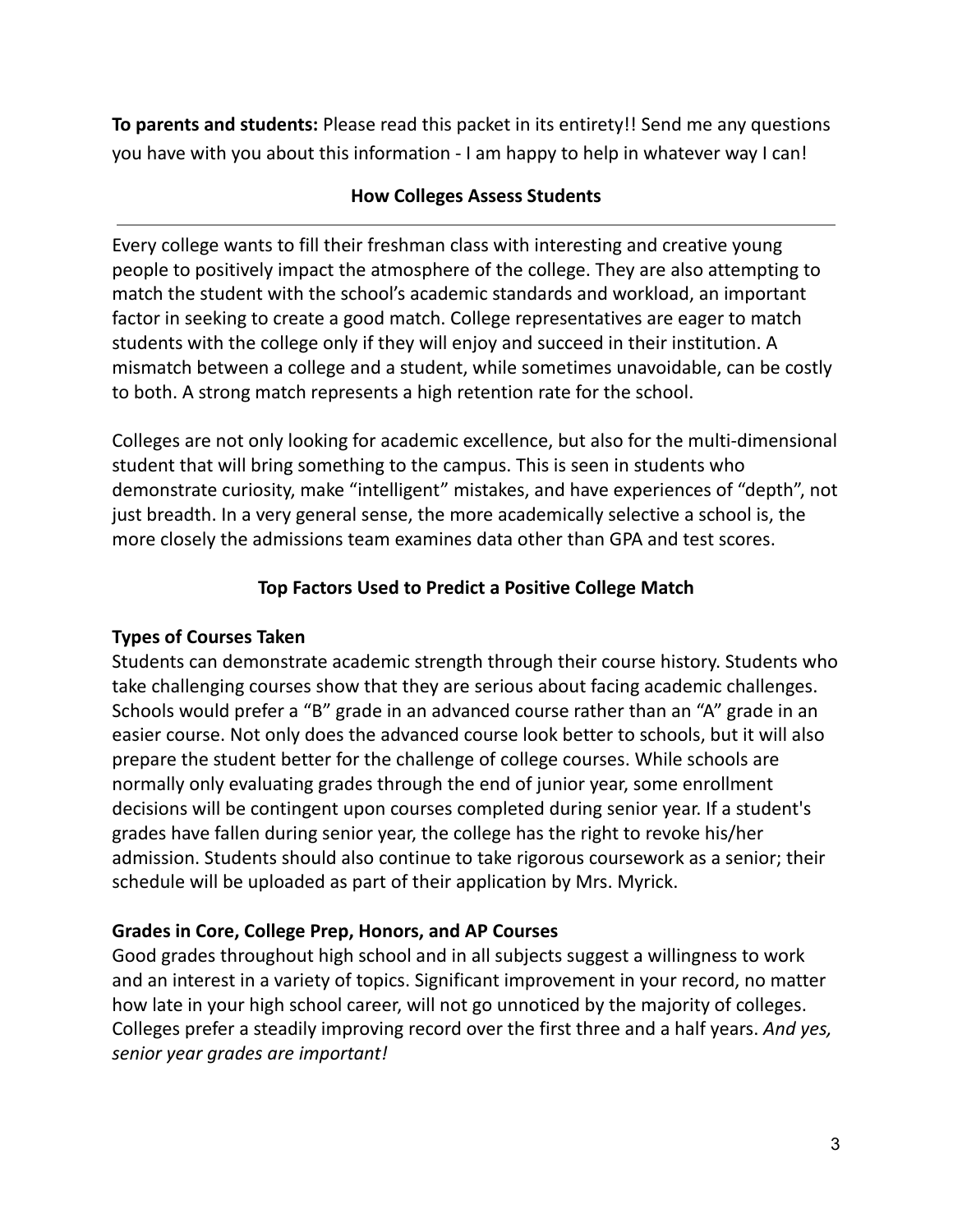# **Standardized Test Scores (ACT or SAT)**

Test scores should be sent directly to colleges and universities from the testing agency. Various college guides and admissions materials list the middle 50% range obtained by students at a particular college on standardized tests.

# **Key Factors Influence Positive and Negative Decisions (***vary in importance***)**

#### **Essay or Writing Sample**

This is where a student can "come to life". The essay can identify special talents, describe a difficult personal situation, amplify special activities, or discuss growth experiences. For some schools the essays are a critical factor. At selective schools where applicants tend to have similar grade point averages, course selection, and test scores, the essays help to distinguish one student from the next. A great deal of attention should be paid in writing them.

#### **Recommendation Letters**

The secondary school report or counselor's recommendation describe not only achievements and skills but also character and integrity. A teacher's recommendation is important, particularly when the teacher knows the student well and is willing to detail potential in their academic area.

## **Other Factors that May Be Considered**

## **Alumni Child**

Children of alumni may receive careful consideration at most colleges. A legacy or family tie does not guarantee admission, but it may provide an extra look. With two equal candidates, the legacy may have the edge.

## **Interview (***typically only required at selective colleges***)**

This is another opportunity for students to stand out and show the university the type of person they are. Remember to be professional, but genuine in your interview!

## **Special Talents, Interests, Skills, Experiences, Volunteer Work**

Extracurricular activities at school and in the community play a role in the admissions process. Colleges frequently state they look for students who will make a significant contribution to the college community. **Quality of participation is valued over quantity of organizations/experiences.** Between 70% and 80% of all applicants can handle the academics, so colleges often look for that extra dimension – artists, athletes, volunteers, and writers. Leadership roles also stand out on an application.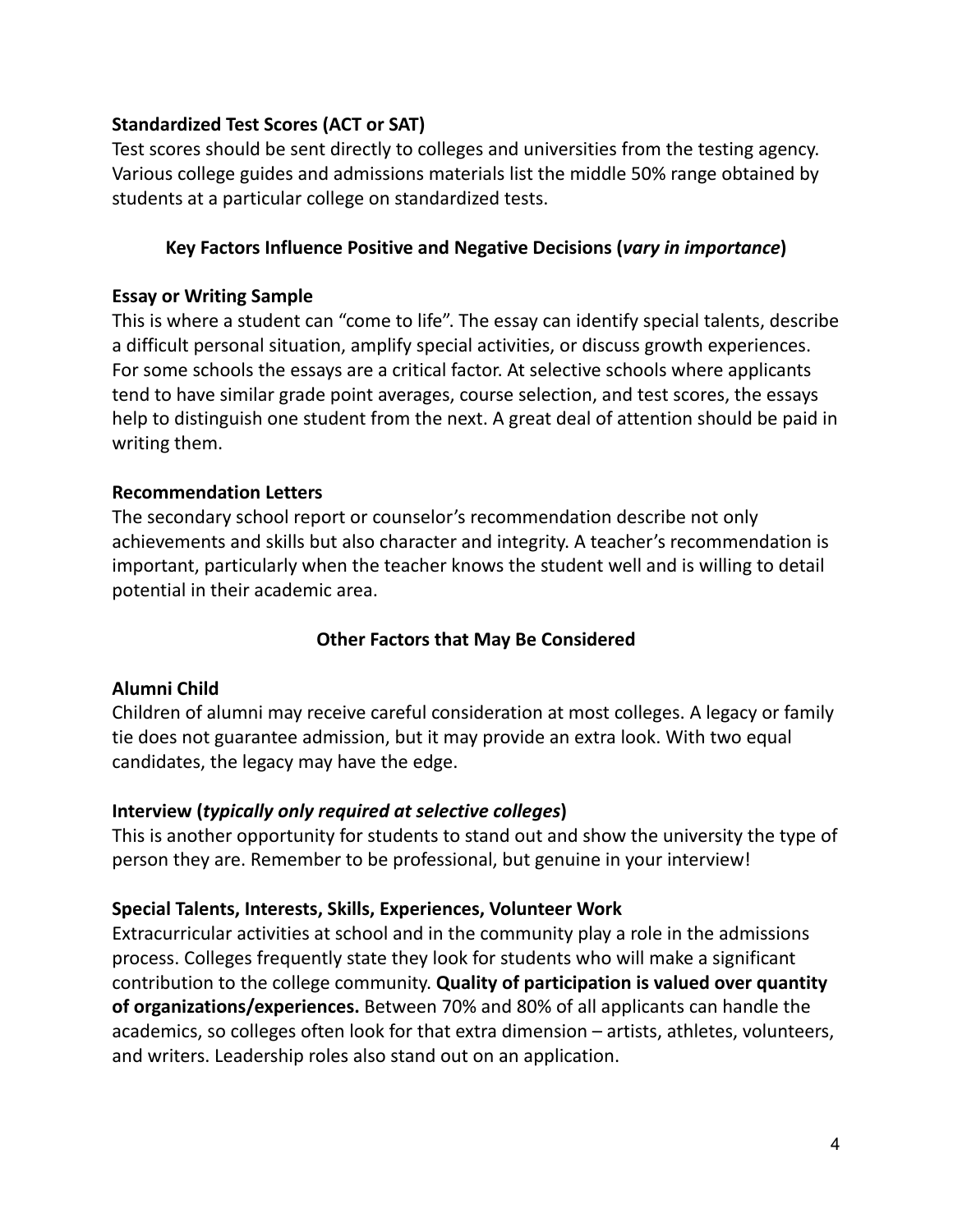# Students primarily choose colleges based on their major of choice and whether or not they fit the admission criteria. Other factors include **cost, location, size, level of prestige, and extracurricular activities**.

It is important for students to set realistic goals for themselves and apply to schools that are within their reach and a little above their reach. Students should sort and classify the schools they apply to in order to ensure they are setting realistic, possible college goals. Read the criteria below to determine if you are choosing colleges that are within a reasonable set of expectations.

**Safety:** A safety school is one where your academic credentials are above the school's range for the average freshman. You should be reasonably certain that you will be admitted to your safety schools. Like the rest of your list, these should also be colleges you would be happy to attend. In addition to an admissions safety school, it is a good idea to include a financial safety school on your list, one that you and your family can afford even if you received no aid at all.

**Match:** A match school is one where your academic credentials (GPA, SAT or ACT scores, advanced coursework like AP/CE classes, and extracurricular involvement) fall well within (or even exceed) the school's range for the average freshman. There are no guarantees, but it is not unreasonable to be accepted to several of your match schools.

**Reach:** A reach school is one where your academic credentials are below the school's range for the average freshman or a school that is incredibly competitive (private universities, Ivy Leagues, military academies). Reach schools are long-shots, but they should still be possible based on your academic career.

**I highly recommend that all students apply to 2 Safety, 3-4 Match, and 1-2 Reach universities.**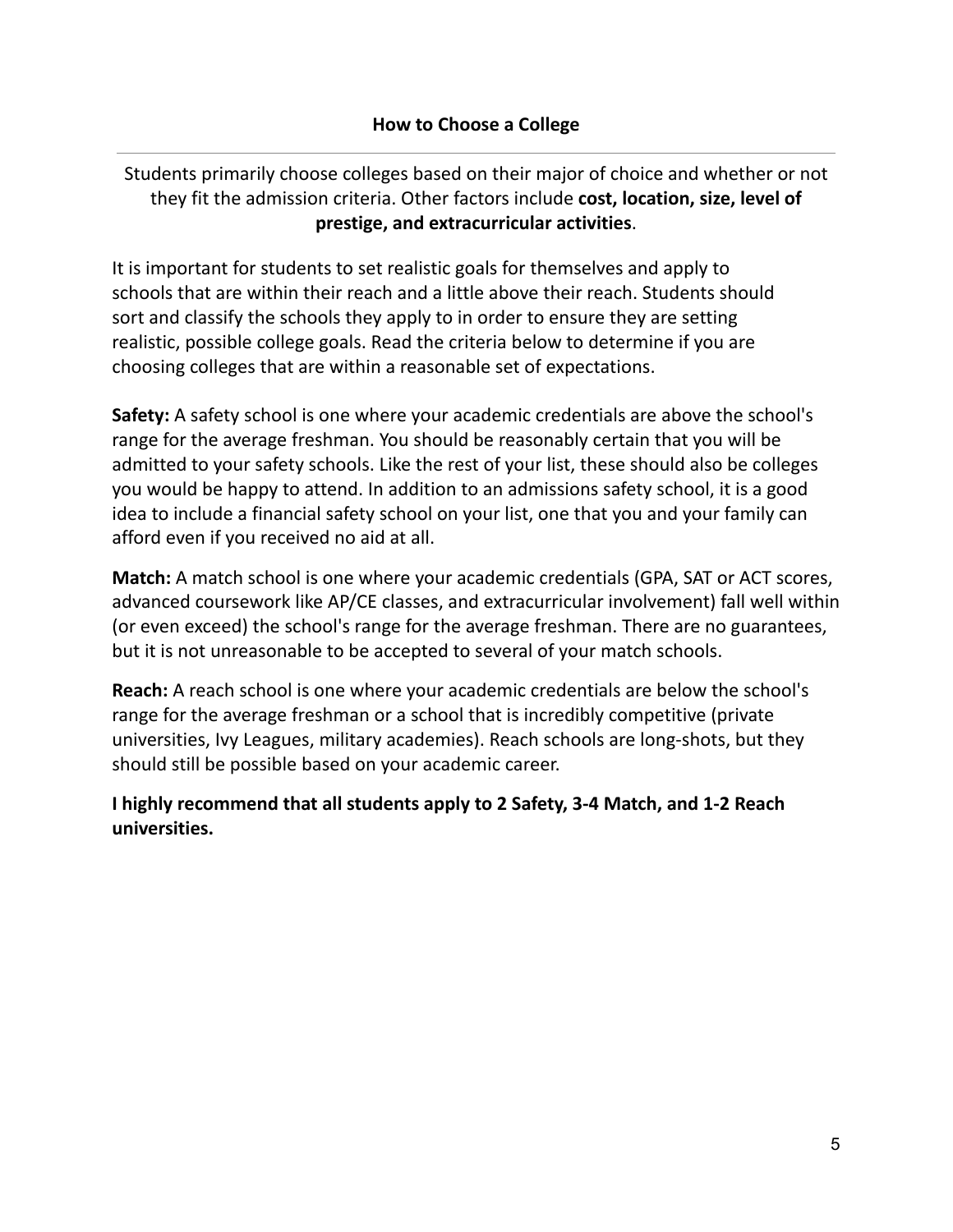The number one recommendation is for students and parents to research options and ask questions early. **Naviance is an excellent resource when it comes to choosing a college**. If students are undecided about their majors, they can re-visit the results of their Strengths Explorer tests and read about their personality. One of the best research features in Naviance is the Super Match College Search. **Students can use this feature to search for colleges based on interest, size, location, cost and test scores. Students can view admission information in order to determine if the college is a realistic option.**

To access the SuperMatch search tool in Naviance, click on Colleges Find Your Fit SuperMatch College Search:



**Naviance College Comparison:** In addition, students can use NAVIANCE College Compare to compare institutions side by side.

**Big Future:** Another fantastic resource is Big Future, created by College Board.

There is also a College Search function for students on the website.

<https://bigfuture.collegeboard.org/>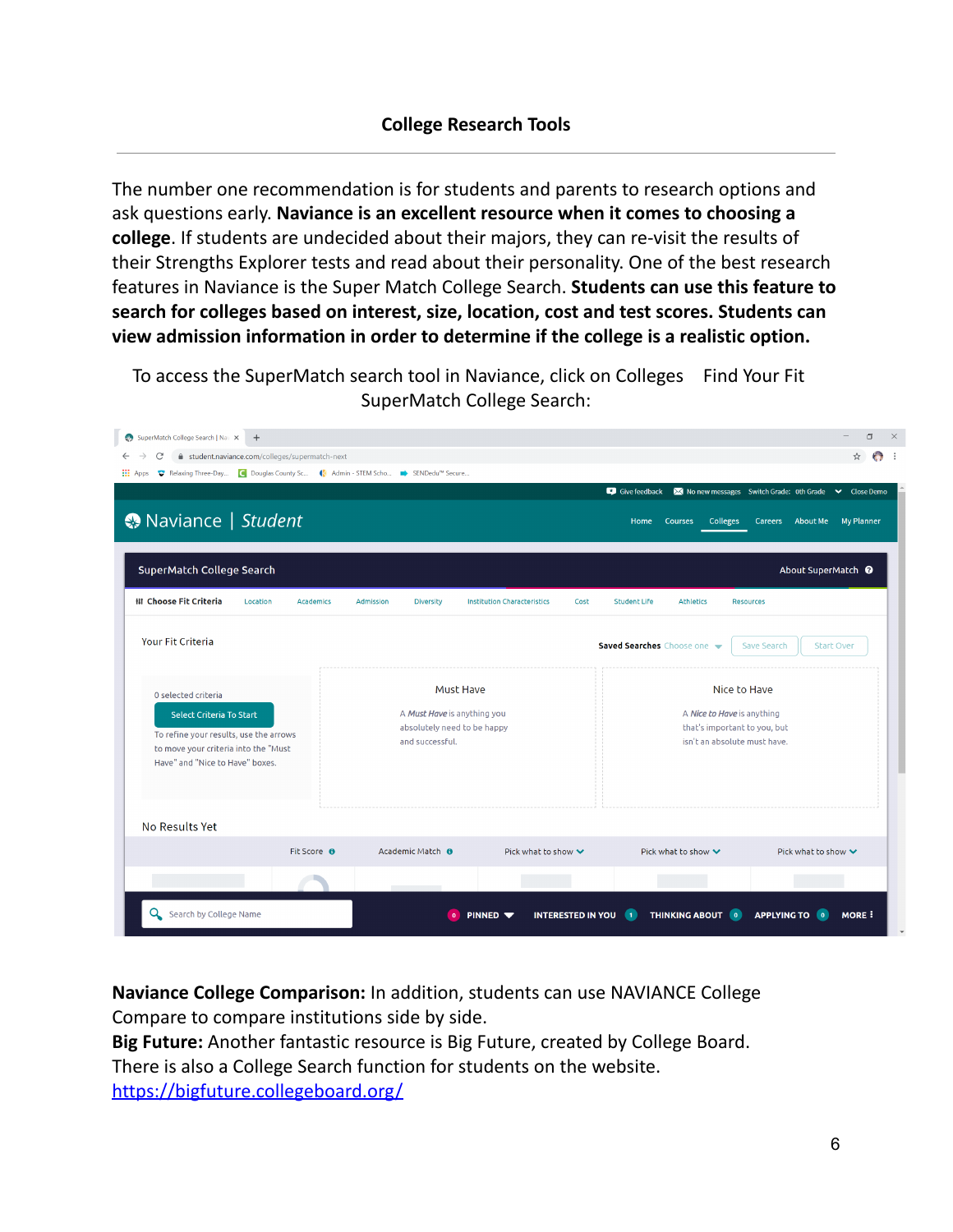#### **The College Application Process - The Basics**

**APPLICATION:** State, private and prestigious universities utilize the Common Application. *Applications become available online for students on August 1, 2022.* Some students may choose to apply directly to the university through the university portal, but students should be aware that they will not be able to copy an application this way. By using the Common Application, students can easily copy their application information for multiple schools. The only advantage students have in applying directly through the university is that sometimes a fee waiver is offered. An application typically includes student demographic information, course history, residency questions, extracurricular and volunteerism, talents awards & honors, employment information, and essays. Other portals students may use are SendEdu and Coalition.



## **Different types of Applications | Early Action vs. Early Decision**

- Early Action means that you really like this school and it is one of your top choices.
- **•** Early Decision means "D" for "Done" Early Decision is a **legally binding agreement**, which means you and your family must be okay with the finances associated with attending the university (whether or not you are offered grants or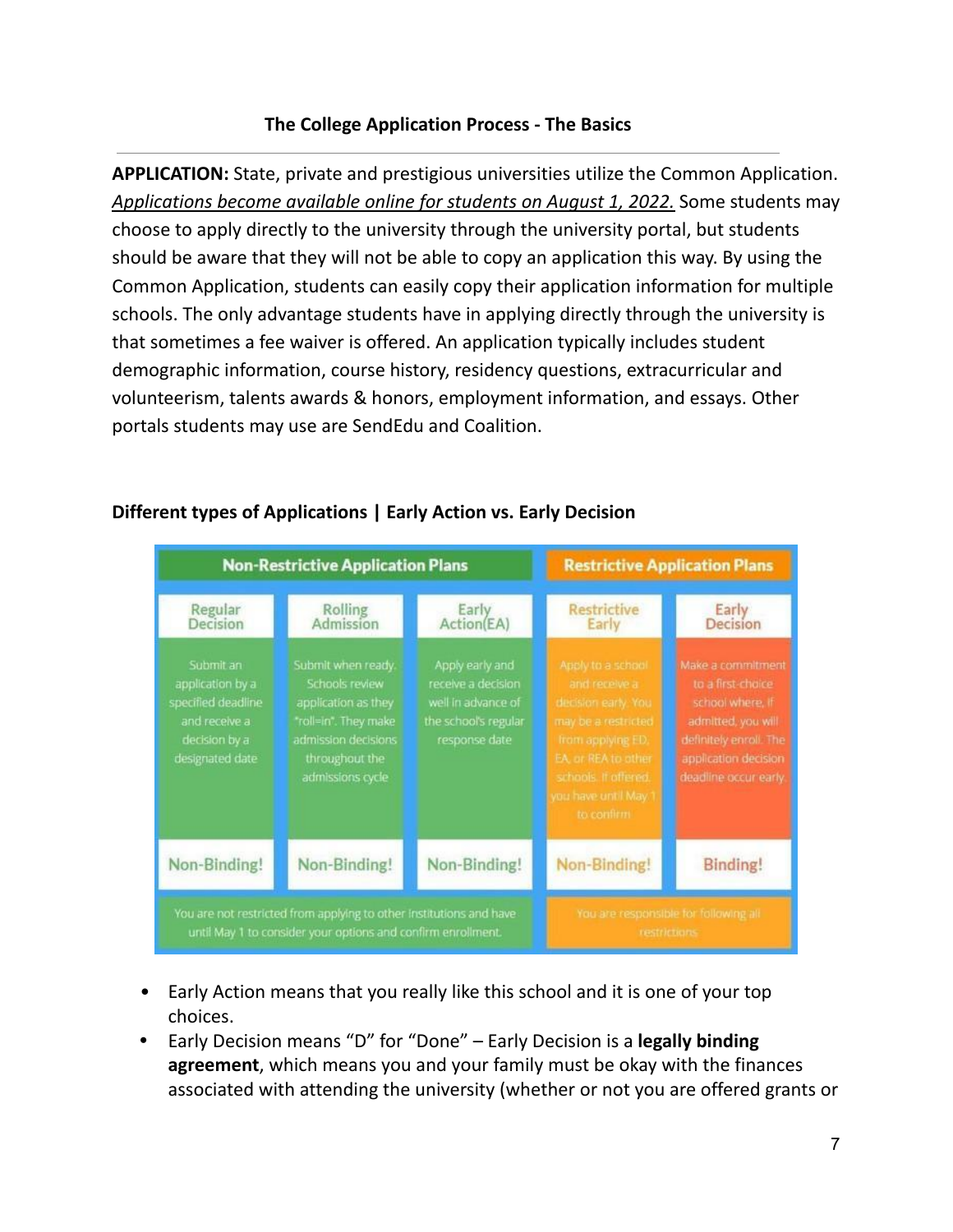scholarship) because it is highly unlikely that if you are accepted Early Decision you will get out of it! **You are only able to submit one Early Decision application.**

- Both Early Action & Early Decision have a higher admissions rate than Regular Decision
- **• It is HIGHLY RECOMMENDED that if a university offers Early Action, students apply Early Action**
- Not all universities have Early Action or Early Decision

**FEES:** You will pay the application fee or submit a fee waiver (if you qualify - see the information about Application fee waivers below) at the end of your application. Fees per application can range from \$45.00- \$120.00.

The Colorado Department of Higher Education has teamed up with colleges and universities all across the state of Colorado to waive college application fees for all Colorado students on Free Colorado College Application Day which is hosted in mid-October of 2022 (date TBD).

**SEND SCORES:** Send SAT or ACT official scores to the four-year colleges you are applying to that are *not* test optional. If the university is test blind, your scores will not be looked at for admissions decisions. If a school is test optional and your score falls towards the high end of the 50% freshman profile for scores, submitting your test scores will help your application look stronger. If you have not taken one of the exams yet, the college you are applying to cannot consider your application until you have at least one set of scores from one of the tests.

**TRANSCRIPT:** There are multiple methods for submitting transcripts. If a student applies using Common Application, they will add Mrs. Myrick as their counselor and she will upload their transcript. If a student applies via a university website, they may send an electronic transcript request using sendedu.org to Mrs. Myrick. If the university does not utilize sendedu.org, students may fill out a transcript request form online (posted on the College & Career website and the newsletter).

# **Financial Assistance for Free & Reduced Lunch Families:**

**Fee Waivers:** To be eligible for fee waivers, students must be on free and reduced lunch. If you think you might be eligible, please check this link for information: <http://www.dcsdnutritionservices.org/letter-to-household> Students on Free & Reduced lunch are able to take their SAT and ACT exams for free. After taking the SAT, students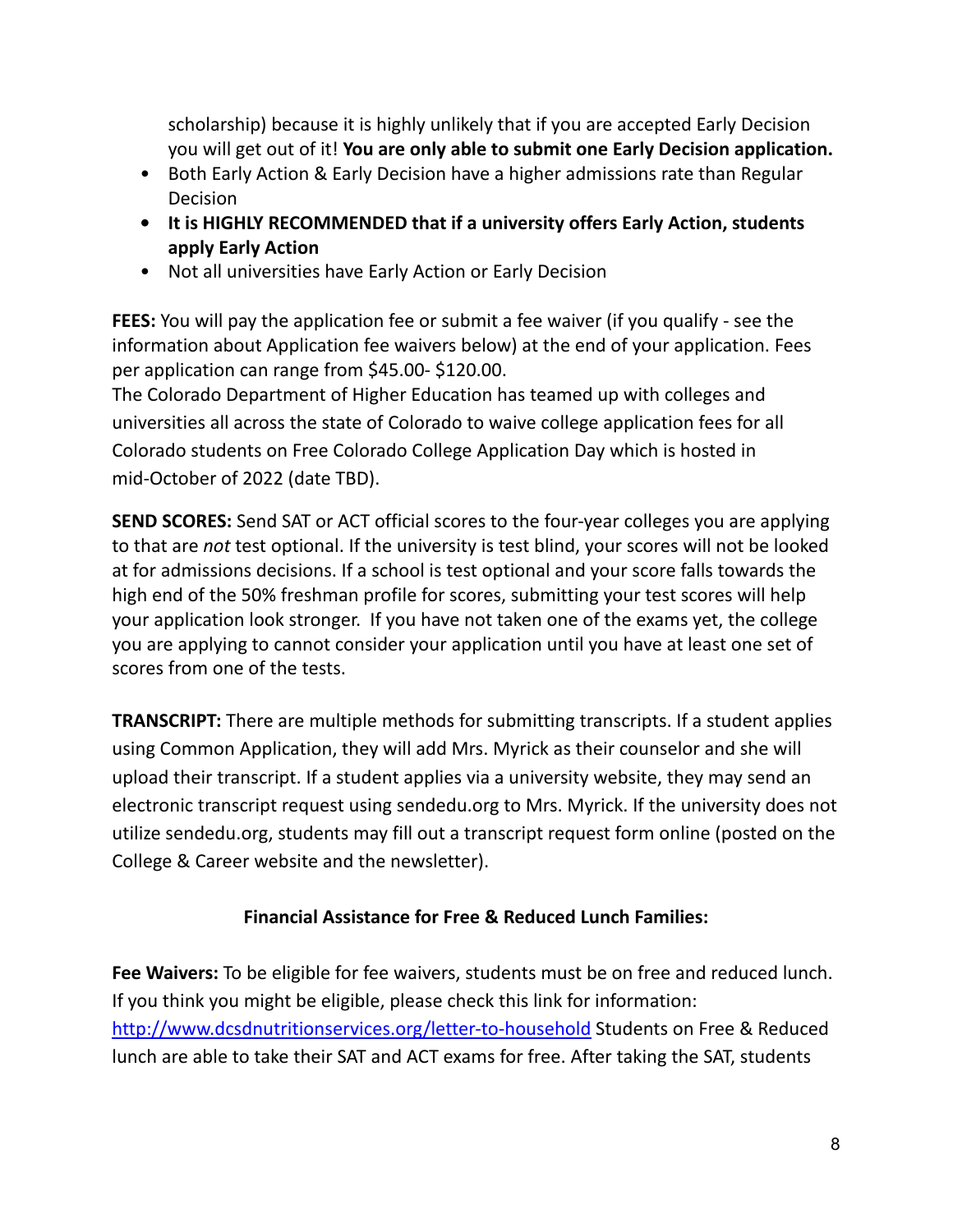are given 4 fee waivers in their College Board account to apply to college. Some universities offer other services for students on Free & Reduced Lunch.

# **Applying for Free & Reduced Lunch:**

To apply for these benefits, please complete the online application at: <https://www.myschoolapps.com/>

# **Families will need the following information available when completing the online application:**

- Student's legal name (first and last), birth date, and assigned student ID number (if known)
- Student's school name
- All household gross income and/or SNAP (formerly food stamps) or TANF eligibility determination group number (EDG # - this is not the Case #)
- Last four digits of the parent's/guardian's social security number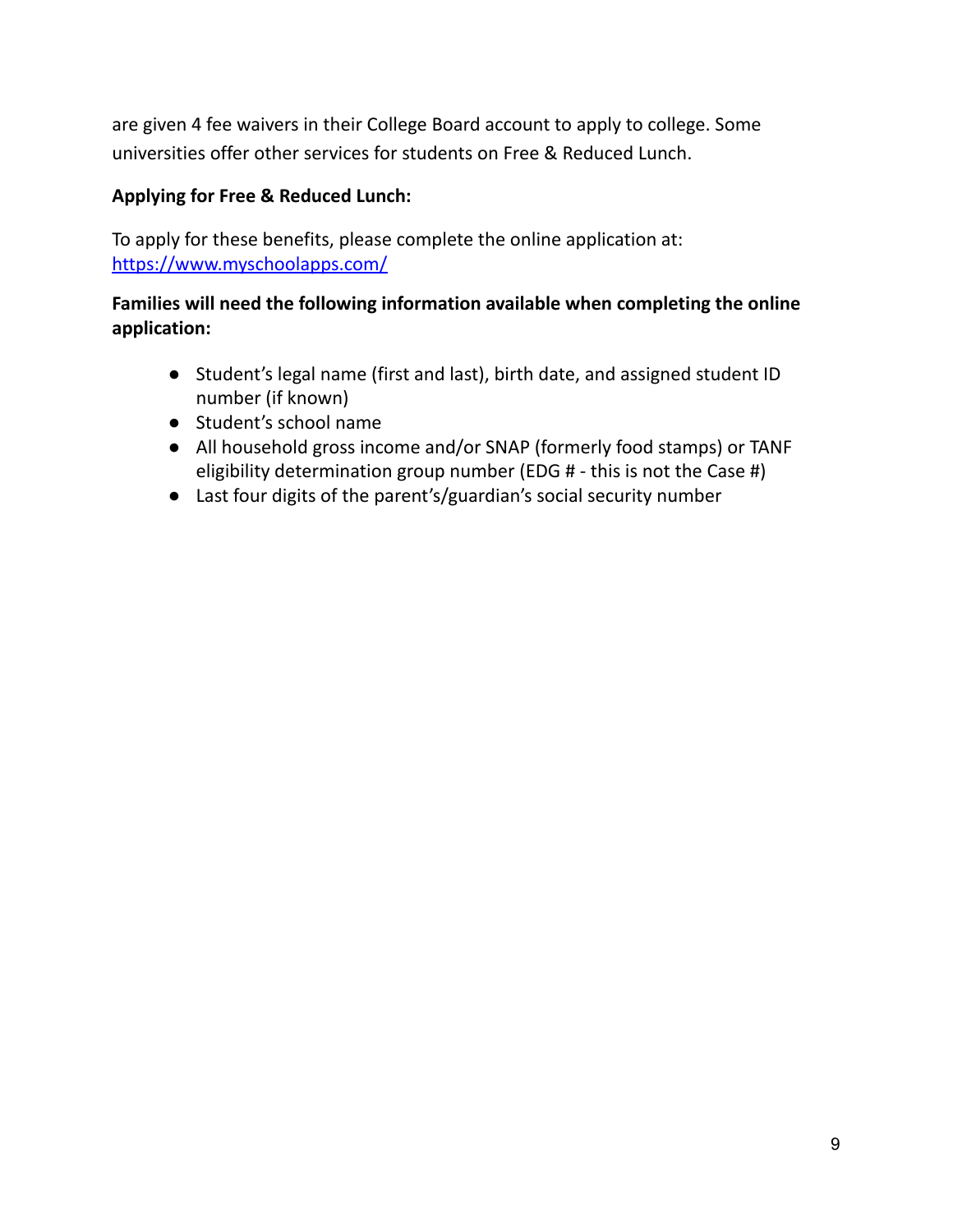#### **Official Transcript Requests:**

#### *Official Transcripts for College Admission:*

If a student applies using Common Application, the counselor they list as a recommender will upload their transcript. If a student applies via a university website, they may send an electronic transcript request using sendedu.org to Mrs. Myrick. If the university does not utilize sendedu.org, students may fill out a transcript request form online (posted on the College & Career website).

#### *Official transcripts for Scholarships:*

All official transcript requests for scholarships are made by filling out a transcript request form online . The student needs to be sure to include the address where the transcript needs to be mailed.

#### *Official Transcripts for mid-year and final* requests:

Students should let their counselor know if they need a mid-year report. Note, most students using the Common Application will need to have a mid-year report and mid-year transcript sent. ALL students applying to college will need to send a final transcript. Students will follow the directions posted at the end of May to request their final transcript.

#### **Transcripts are only sent on days the school is open Monday-Friday.** Students

should check their college and scholarship deadlines carefully. If a deadline is after a long break, students should not make transcript requests over the break with the expectation that the office will be sending transcripts. For official transcript requests for scholarships, students should ensure they submit a transcript request form to the office at least one week before the scholarship deadline.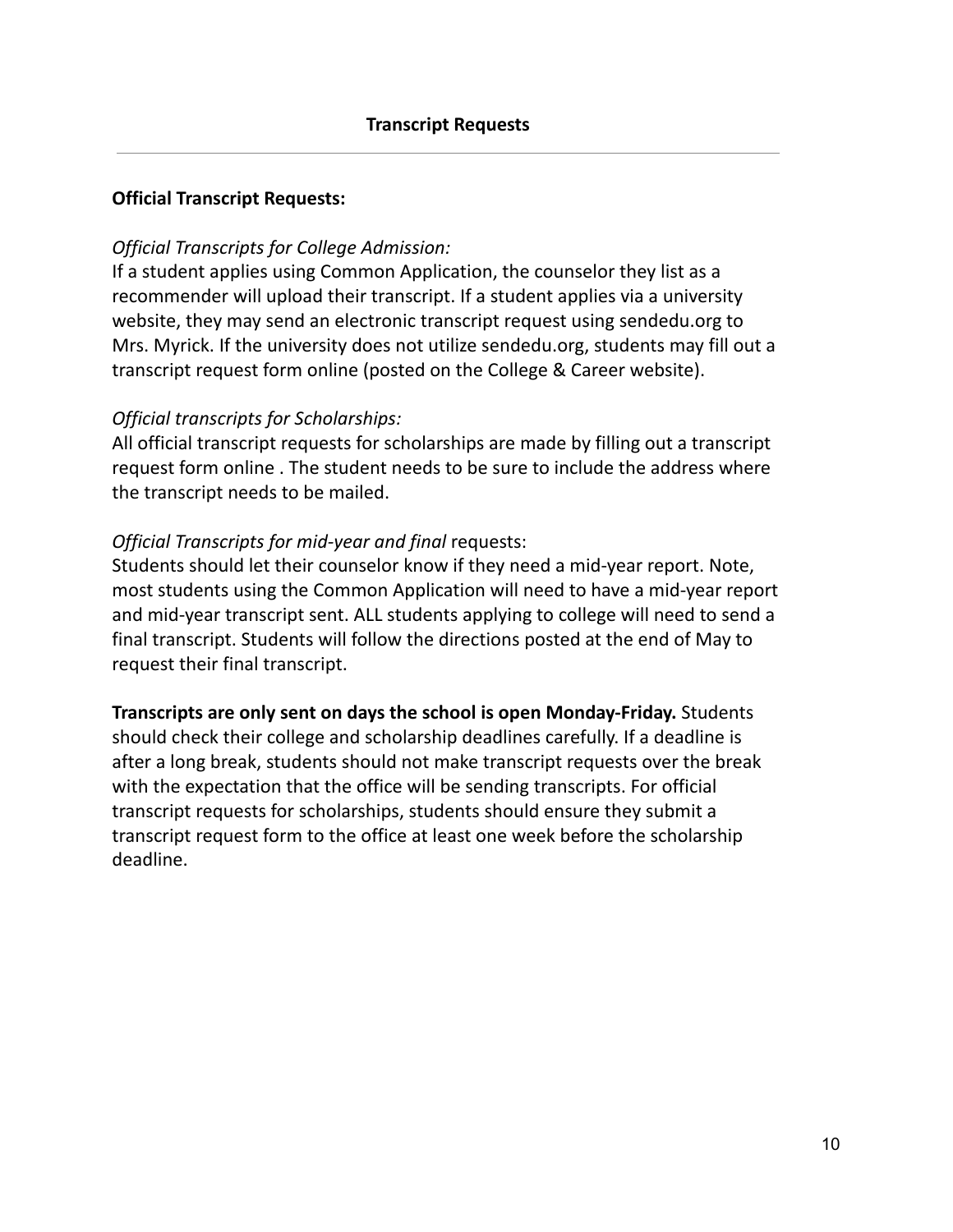Not every school requires letters of recommendation by a teacher or counselor. Research the school you are applying to before you request a letter. If you know you need a letter/ form, you should speak with and email your counselor/ and or teacher at least **three weeks before the deadline.**

# **When you request a letter of recommendation, it is HIGHLY ENCOURAGED that you provide the following information:**

**The After Graduation Packet Packet** will be given to the Class of 2023 in the spring. Juniors must complete before their college planning conference with Mrs. Myrick. Students must complete this in order to receive a letter of recommendation.

**For Counselors:** A completed After Graduation Packet.

#### **For Teachers or other LOR Writers:**

- A resume or After Grad Packet that includes course work, GPA, community and extracurricular involvement
- **●** Submission deadlines for EACH institution you are applying to
- **●** All schools you are applying to **(If this changes, and you choose to add a school or not apply to a school, contact the teacher and/ or counselor immediately)**
	- The type of submission your letter requires (Which schools require this sent electronically? Which schools are you using the Common Application with? Which schools require the letter to be mailed?)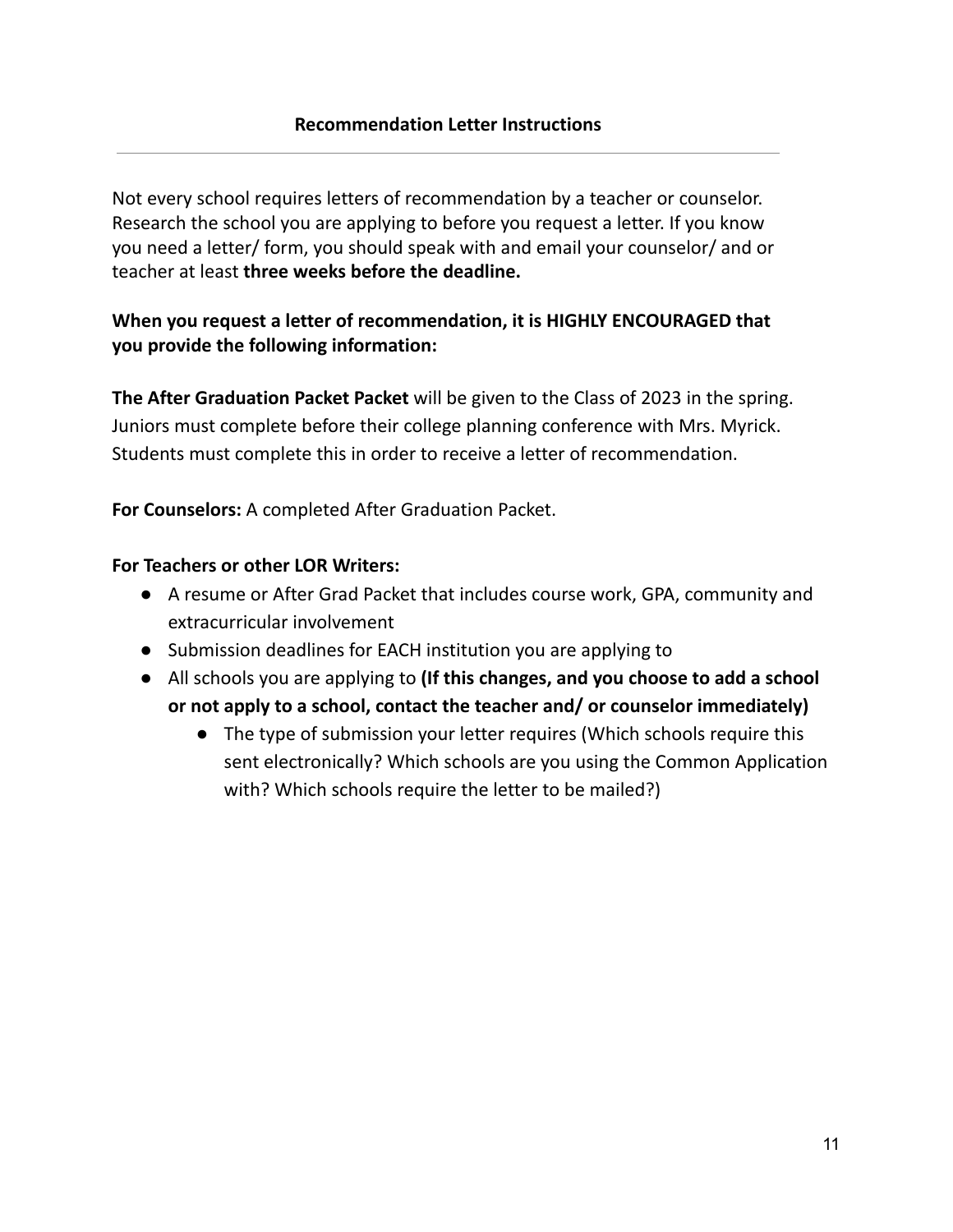Resumes should be given to teachers and/or counselors for letters of recommendation, and, sometimes, students will send a resume as an additional supplement to their college application. This is your chance to elaborate on some of the criteria you were not able to elaborate on in the application, but do not simply repeat the information found in your college application.

# *Information to include in your resume:*

While there is no standard format for resumes of this type, they are typically one or two pages long and generally include much of the following information:

- Heading: Identifying information such as: name, address, phone number, email, date of birth, and high school.
- Objective or Overview (optional): Can be used for a specific purpose such as consideration for a scholarship or intended major
- Key Stats: You can include a high GPA (above a 3.5), SAT/ACT scores, SAT Subject Test scores
- Education: High schools attended. (Optional: Senior year classes & AP or impressive courses taken prior to senior year)
- School Activities: List activities and grade (e.g. 9, 10,11) including clubs, class activities, sports, performing groups, etc. Note leadership roles and special recognition. Be descriptive: Instead of "High School Newspaper", consider (if accurate) "Feature Editor (11) Reporter (9, 10) School Newspaper Recognized as Best in County in 2019".
- Honors and Awards: List along with grade (e.g. Debate Finalist 9, 10)
- Community Activities: List activities, leadership roles and grades during which you participated.
- Enrichment Activities: Include relevant programs, special projects, travel experiences, hobbies, musical accomplishments,
- Work Experience: Starting with the most recent, list each work experience (paid, unpaid or your own business) including job title; business name and location,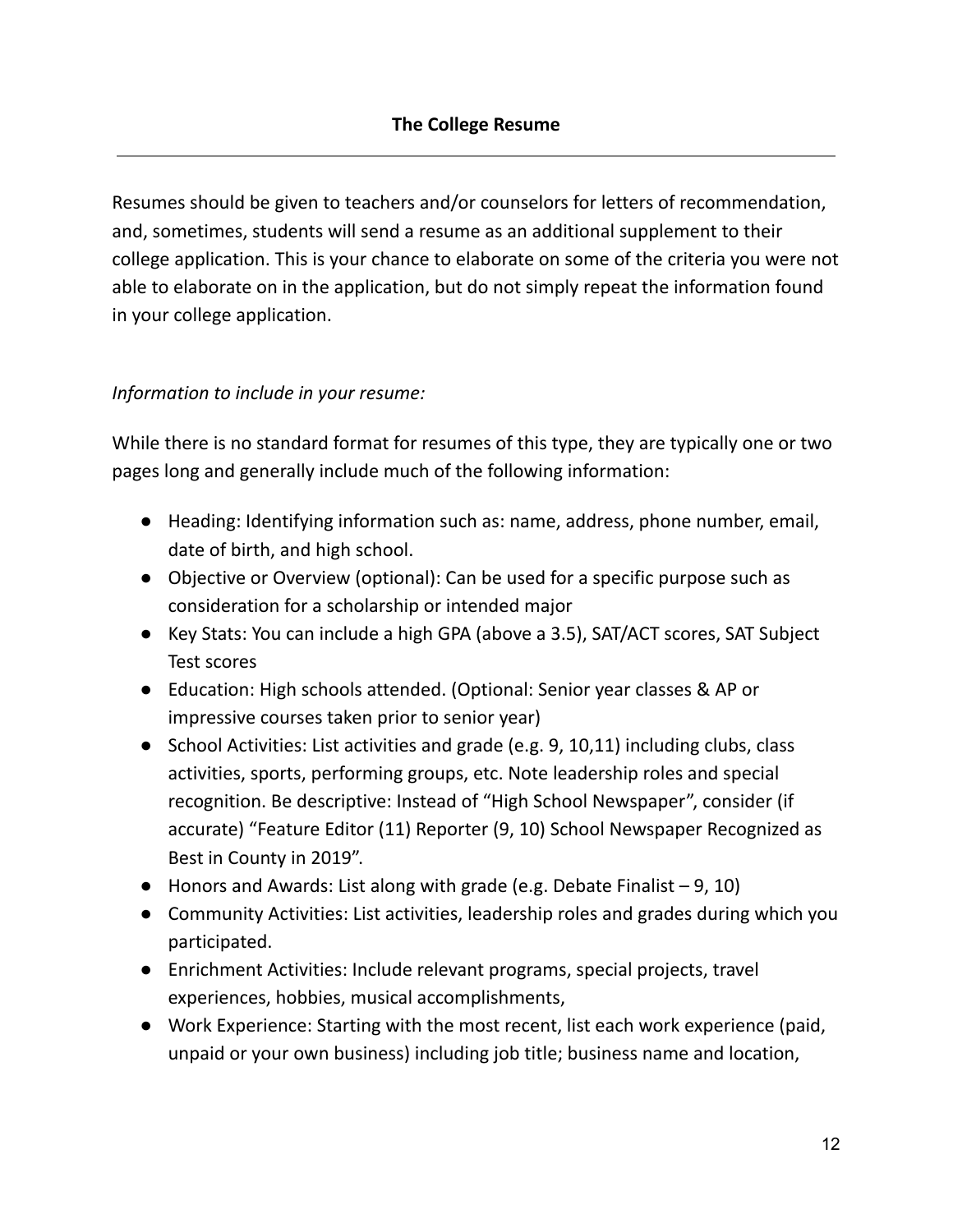dates of your employment. Include anything else that would be impressive (e.g. specific duties, recognition).

- Other: (optional) Special circumstances and situations; additional details about "hook" or "wow factor"
- References (optional): Name and relationship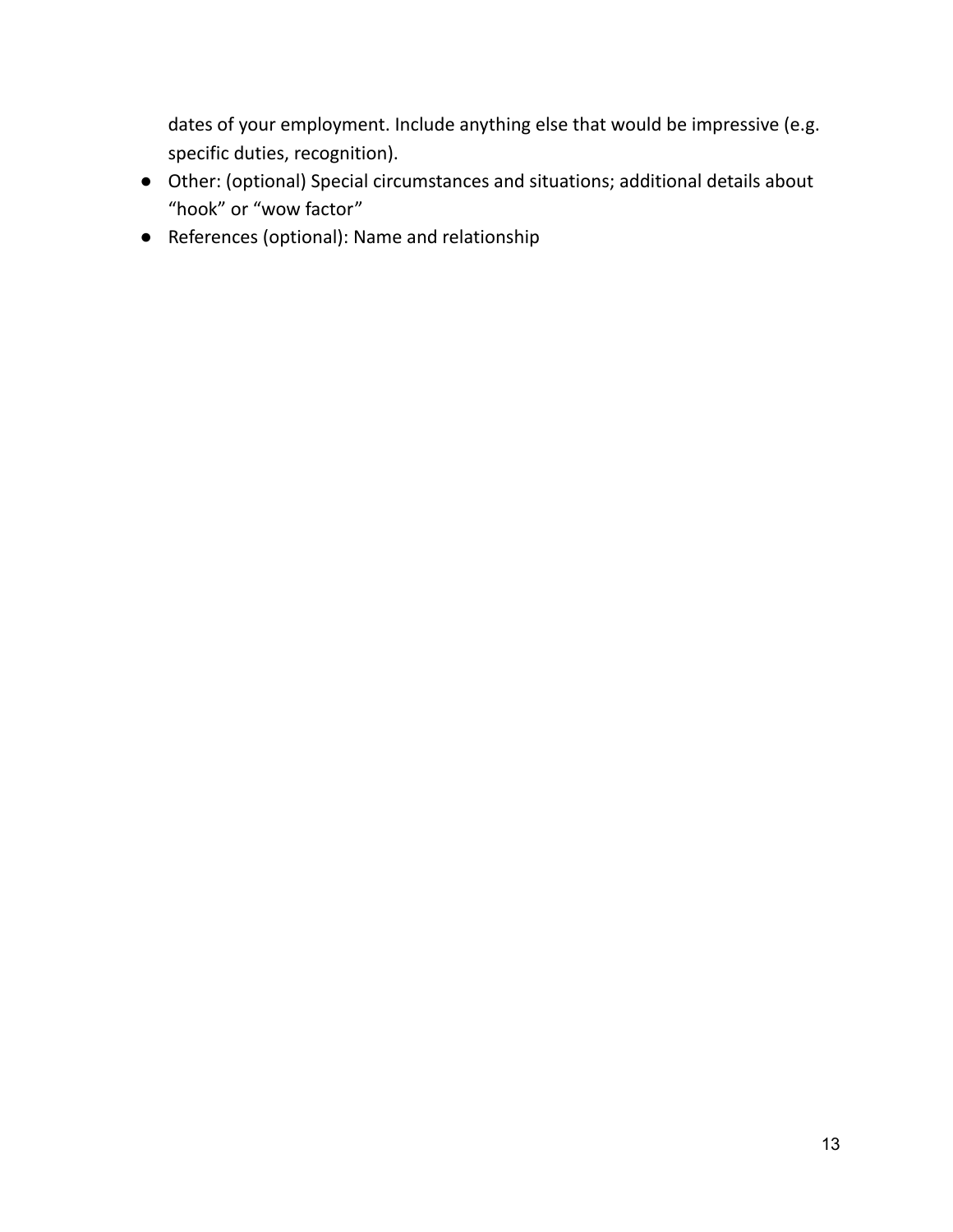# **Reminder: Not EVERY college requires an essay. And, certain colleges require different essays than others. Make sure you check on the website of the college you are applying to before you start writing your essay.**

When writing any college essay, remember:

- 1. *Be genuine.* Colleges want to know the *real* you, not the person you think they want on their campus.
- 2. *Proofread.* Have several people proofread your essay before you submit it to colleges.
- *3. Read outloud.* Admissions representatives will sometimes read the essay out loud to themselves, or out loud to an admissions committee. Make sure you read your essay out loud and fix any awkward sentences or language.

## **The Common Application Essay Topics |** 2022-2023

1. Some students have a background, identity, interest, or talent that is so meaningful they believe their application would be incomplete without it. If this sounds like you, then please share your story.

2. The lessons we take from *obstacles we encounter* can be fundamental to later success. Recount a time when you faced a *challenge, setback, or failure.* How did it affect you, and what did you learn from the experience?

3. Reflect on a time when you *questioned* or challenged a belief or idea. What prompted your *thinking*? What *was the outcome*?

4. Reflect on something that someone has done for you that has made you happy or thankful in a surprising way. How has this gratitude affected or motivated you?

5. Discuss an accomplishment, event, or realization that sparked a period of personal growth and a new understanding of yourself or others.

6. Describe a topic, idea, or concept you find so engaging that it makes you lose all track of time. Why does it captivate you? What or who do you turn to when you want to learn more?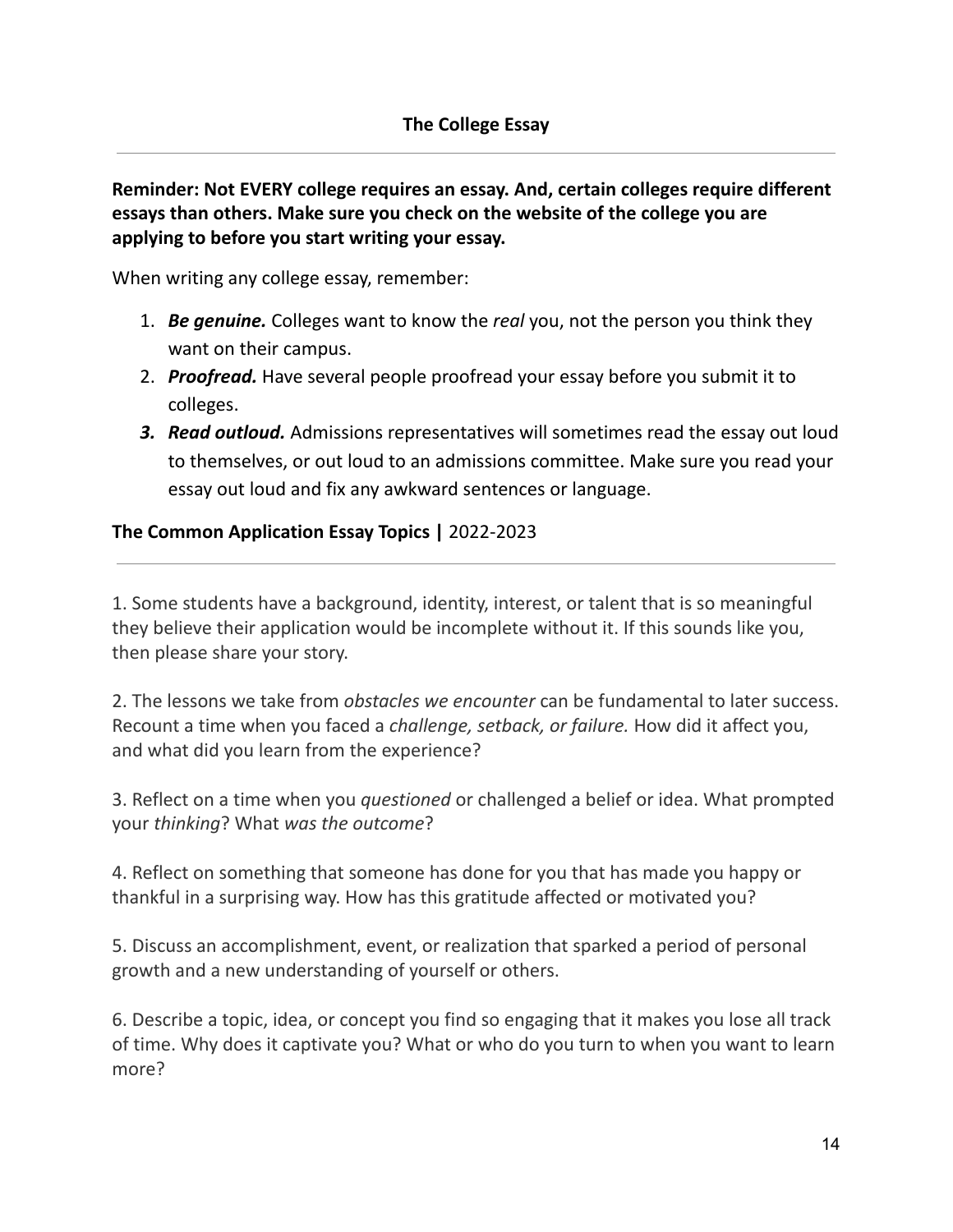7. Share an essay on any topic of your choice. It can be one you've already written, one that responds to a different prompt, or one of your own design.

# **Supplemental & Optional Writing Samples**

Some colleges have "optional" essays and/or short answer questions. **If a college has an optional essay section, it is highly recommended that you write it.** Completing the optional essay gives you a chance to indicate your interest and share something completely dynamic that the admissions readers do not already know about you. It is your chance to be creative and show your genuine interest in the college, as well as let the admissions readers in on a little-known fact or two about you. The more information you can give a college about yourself, the better!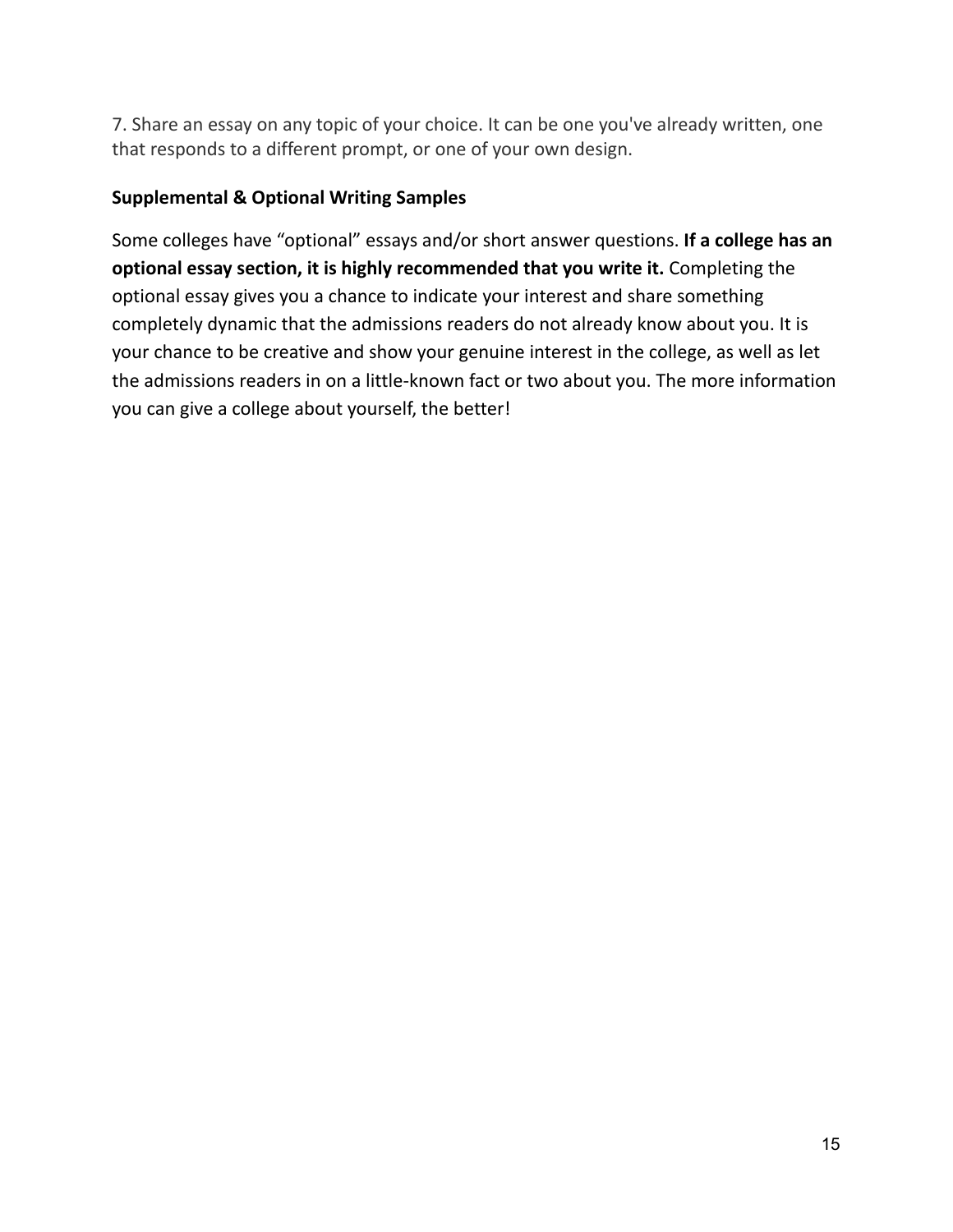# **College Visits:**

There are many ways to find out about a college, from online sites, to brochures, to college fairs, but there is no substitute for seeing the campus yourself. Check on college websites for Junior or Senior Visit Days and Open Houses. Individual visits can also be arranged.

## **Before you go:**

- Contact the Admission Office in advance, tell them the date you would like to visit, and the time of day you expect to arrive. Many colleges also offer online campus registration for visit days.
- Inquire about scheduling an interview, attending an information session, visiting classes, meeting with current students, and talking with faculty.
- If you want to stay overnight in a residence hall, ask if they can make arrangements.
- Make a list of questions that you want answered (examples below)

## **Questions to Ask on a College Visit**

#### *Admissions:*

- What are the application deadlines for admission?
- Do you offer Early Decision or Early Action?
- What is the average high school GPA of the entering freshman class?
- Do you accept AP credit? Is there a limit?
- When do I have to declare a major?
- What if I do not meet admission requirements?
- Do you accept transfer credits? Is there a limit?

## *Academics:*

- What is the average class size of introductory classes?
- What is the average class size of upper-level classes?
- What are the most popular majors?
- What types of internships are available?
- Are there study abroad opportunities available?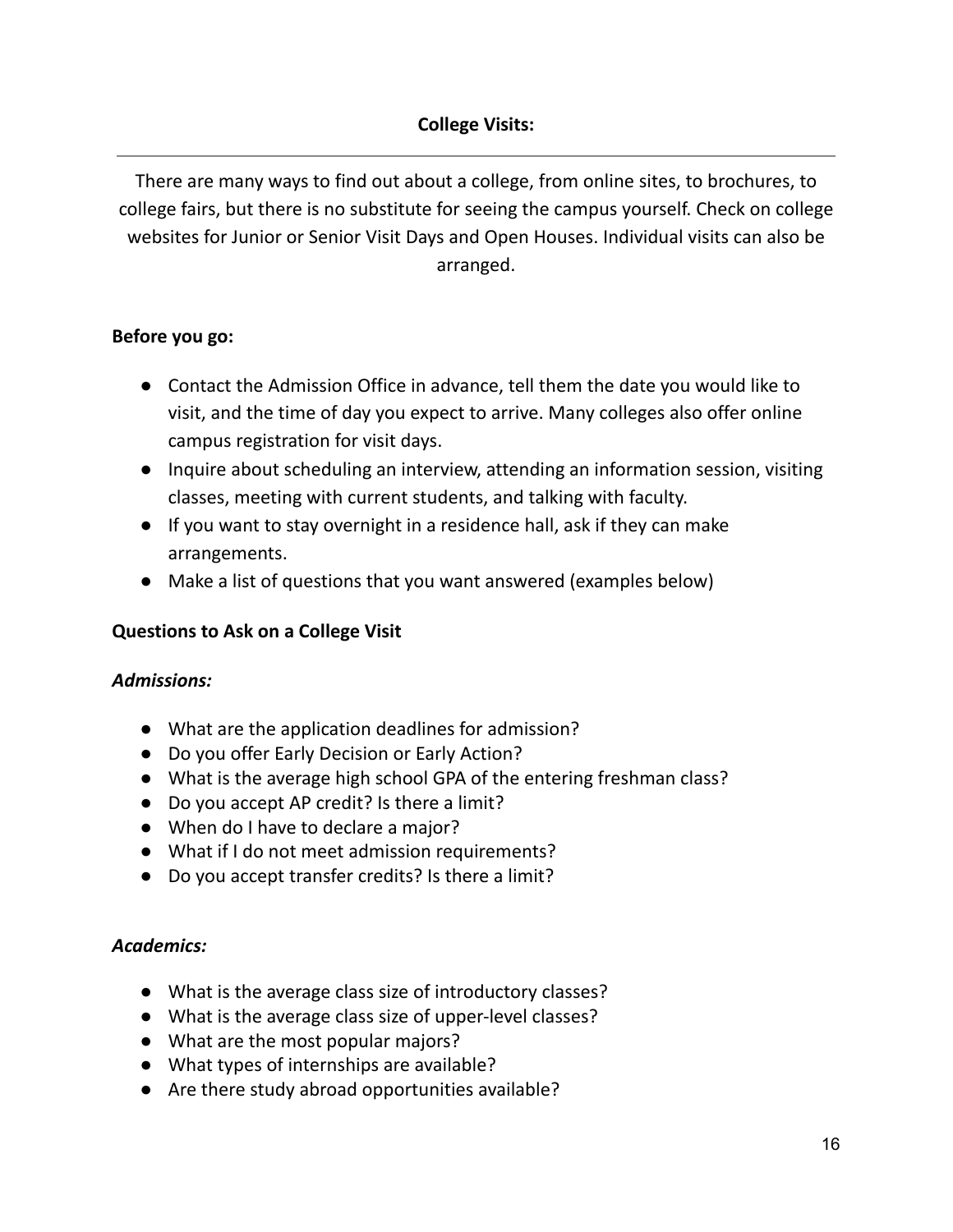- What is the student to faculty ratio?
- What opportunities are there for undergraduate research and funding?
- How many students participate in undergraduate research?
- Do you have an Honors College? Is there a separate application for it?
- Do you have a learning community, learning dorm, or other freshman experiences that I should be aware of?
- What additional academic services are offered to students (career counseling, mock interviews, study skills workshops, writing center, tutoring, etc.)?
- What is your four-year graduation rate?
- What percentage of your freshmen return their sophomore year?

# *Financial Aid & Scholarships:*

- When is the priority deadline for financial aid applications?
- What kind of financial aid is available?
- What percentage of your students receive financial aid from the university?
- What types of scholarships are available to freshmen?
- What work-study opportunities are there?

# *Campus Life:*

- What percentage of your students live on campus?
- What kind of dorm choices are there?
- What percentage of the study body belongs to a sorority or fraternity?
- What organizations and extracurricular activities do you have on campus?
- What events are popular on campus?
- Is there transportation on and off campus? Is it easy to get to town and/or home?
- What do students do in their free time?
- How are roommates selected?

## *Questions to Ask Current Students:*

- Why did you decide to attend this college?
- What was your freshman experience like?
- What is your favorite thing about this college? Least favorite?
- Where is your favorite study place on campus?
- Where is your favorite place to eat on campus? Off campus?
- What are you studying here? How did you choose your major?
- If you could change one thing about this college, what would it be?
- What sort of campus events does the college host?
- Do you have advice for an incoming freshman?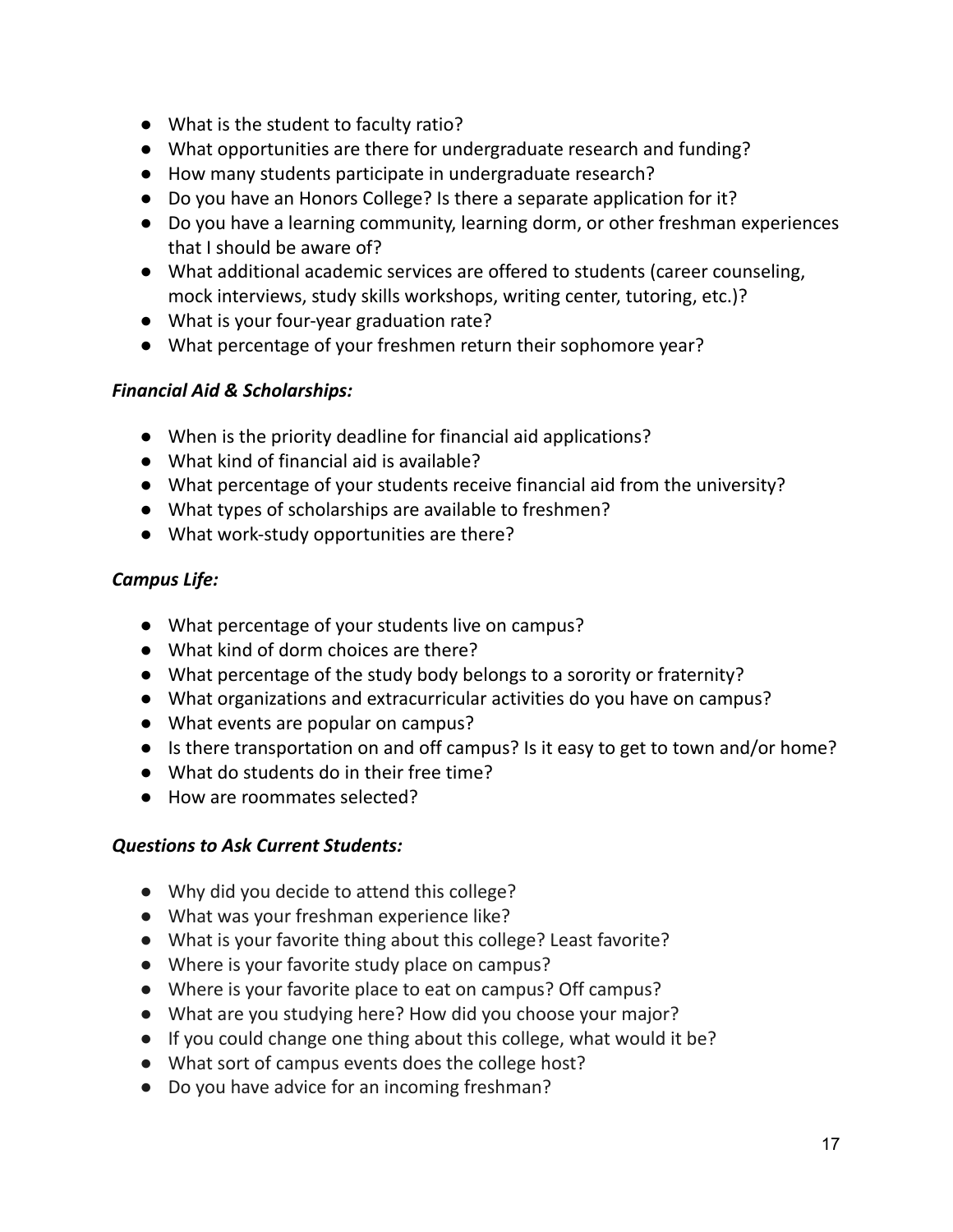- How approachable are the staff/faculty/administration?
- How would you describe the community and atmosphere?
- What clubs or extracurricular activities do you recommend?
- What is your favorite class you have taken? Why?

## **Colleges Visiting STEM Highlands Ranch:**

There is a calendar posted in Naviance/the College & Career Newsletter that displays the day colleges are coming to our campus during lunch or virtually. In addition, Mrs. Myrick emails all high school students the morning that a college is visiting STEM. Students should take this opportunity to meet their admissions counselor, get their contact information & establish a relationship. This person can advocate on the students behalf for admission & scholarships.

# **STEM Highlands Ranch Policy for College Visits**

Students turn in an **excuse note** from parent to the attendance office within **2 days of the absence**. Consider making college visits in the summer, before second semester begins, or on a day STEM does not have classes. It is very important to visit your top college campuses when the semester has started so you get a feel for what the atmosphere is like when classes are in session.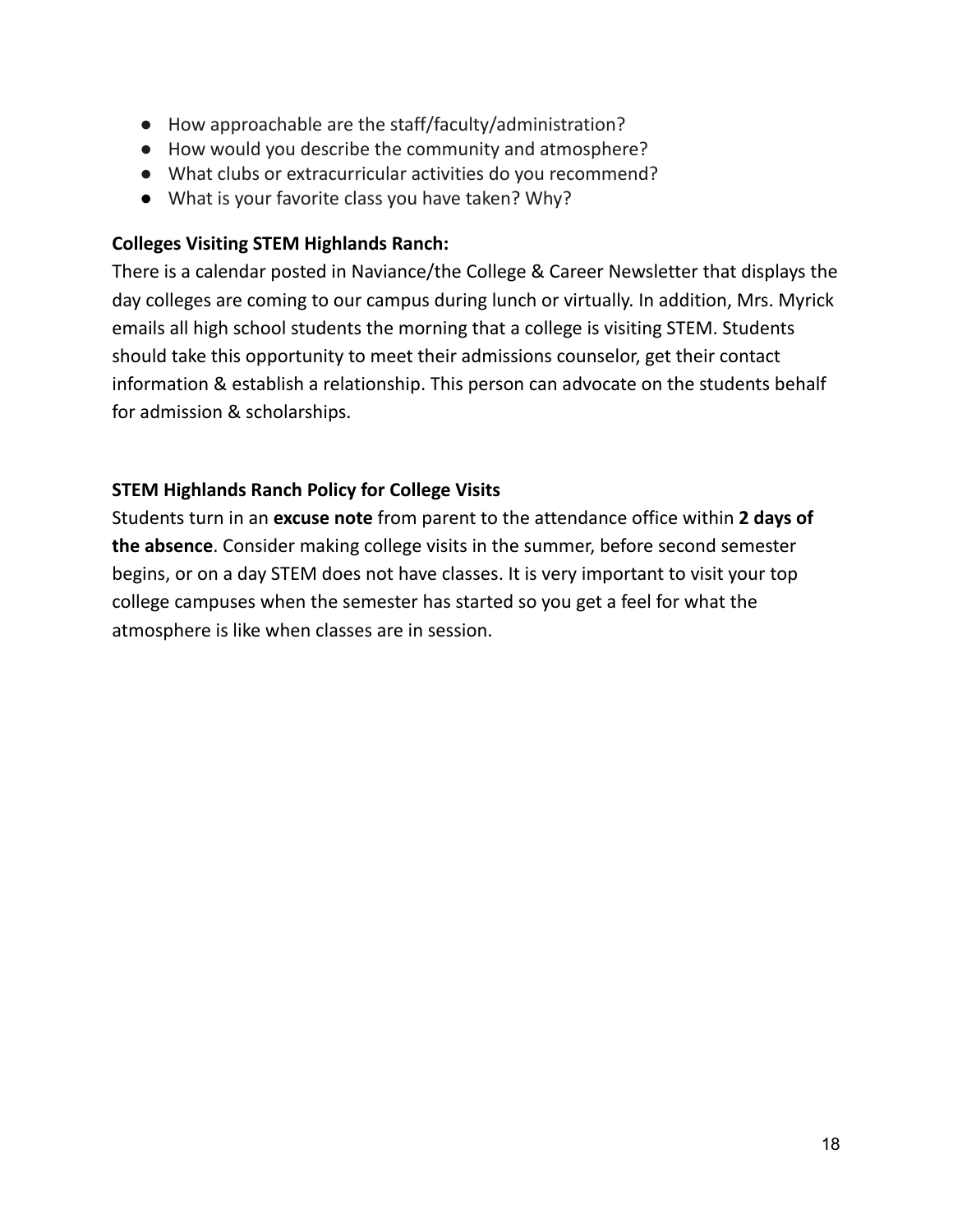Many students will receive financial aid and loans from the government in order to attend college. In order to plan for the future, you can estimate how much you will be expected to pay using the resources below.

## **FAFSA Forecaster**

If you know you will be applying for financial aid, and you want to get an estimate of how much you will be paying, you can fill out the FAFSA forecaster. It will show you how much the government expects your family to pay for college. This will help plan for the future.

[https://bigfuture.collegeboard.org/pay-for-college/paying-your-share/expected-family-c](https://bigfuture.collegeboard.org/pay-for-college/paying-your-share/expected-family-contribution-calculator) [ontribution-calculator](https://bigfuture.collegeboard.org/pay-for-college/paying-your-share/expected-family-contribution-calculator)

## **Net Price Calculator**

Most schools also have a net price calculator on their website. **The net price calculator will show you:**

- The average grant and scholarship aid the school awards to students like you
- The school's "net price" the difference between the total cost of attendance and the average aid awarded. This is the amount you will have to come up with for your freshman year; you can do this through a combination of cash, loans, and scholarships/grants.

## **How Much Does College Cost Without Aid?**

Cost of college is broken up in many parts. Tuition alone is not the total cost of college. Students must factor in housing, meals, additional fees, cost of books etc. The university websites should help with an estimate of what college costs. Remember that loans and grants are available if you qualify, and you have to fill out the FAFSA to apply.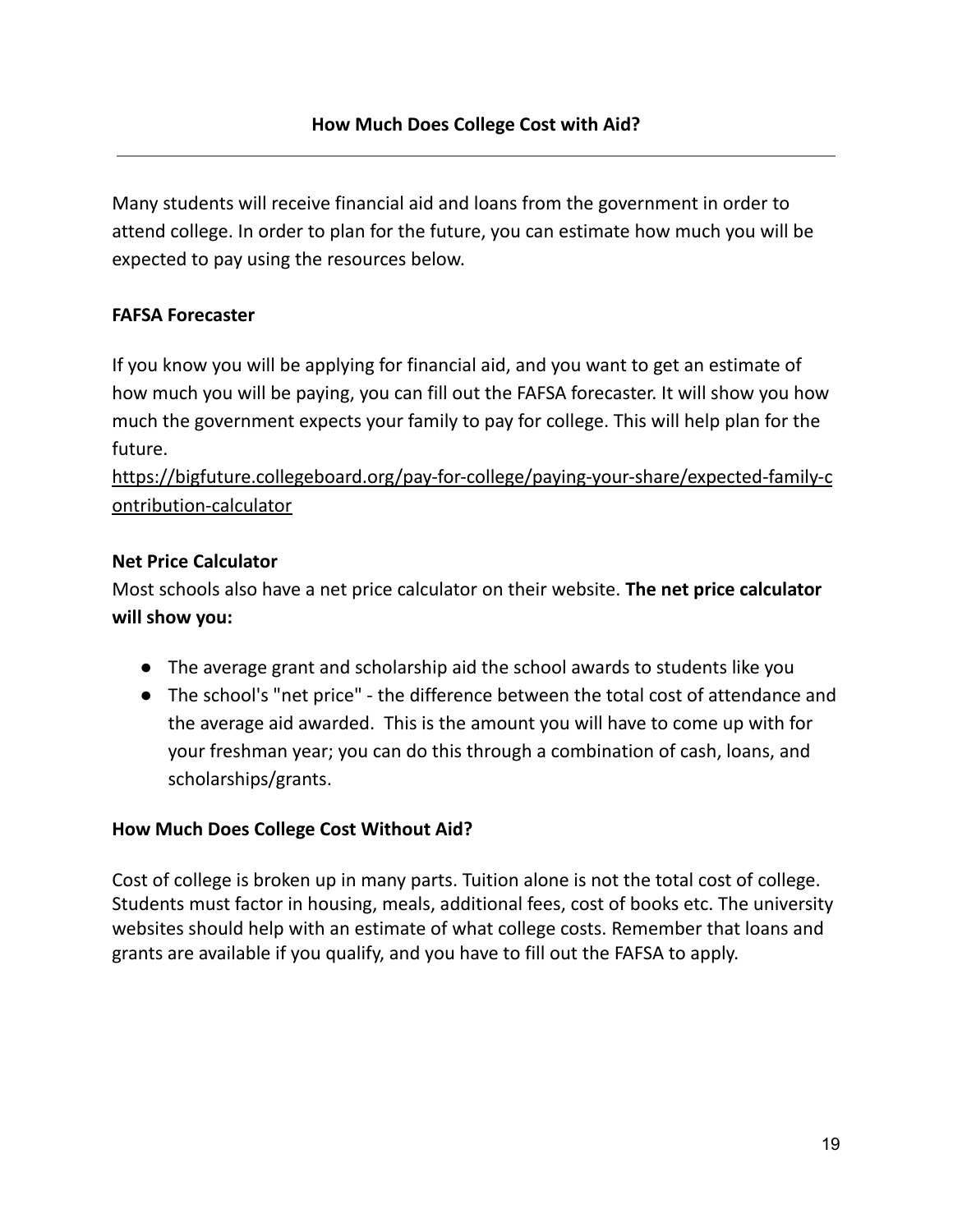#### <https://highered.colorado.gov/Finance/COF/>

#### **Overview**

The College Opportunity Fund program provides a stipend for new and continuing in-state students going to college in Colorado. To receive the stipend, a student must apply for and authorize the use of the stipend at their respective institution. The stipend replaces traditional direct legislative appropriations to the state's colleges and universities. Without the stipend, a student is responsible for the full amount of tuition which equals in-state tuition plus the stipend amount.

The goal of the COF program is to bring awareness to Colorado resident students that state funds exist to help finance their college education and improve access with a particular emphasis on higher education/K-12 linkages and strengthening accountability.

#### **Public Institutions**

Undergraduate students at participating public institutions may receive a stipend from the College Opportunity Fund if they meet the following requirements:

- Enrolled at a state institution of higher education
- Classified as an in-state student for tuition purposes
- Have applied for and been accepted into the COF program
- Have requested a payment from the COF on their behalf to their attending institution
- Are receiving undergraduate instruction
- Have not exceed their lifetime credit-hour limitation (145 credit hours) or have already completed their baccalaureate degree and are eligible to receive stipend payments for an additional 30 undergraduate credit hours

## **Private Institutions**

Undergraduate students at participating private institutions may receive a stipend from the College Opportunity Fund if they meet the following requirements:

- Classification as an in-state student for tuition purposes (CRS 23-18-102  $(5)(a)(II)(A)$
- A graduate of a Colorado high school or has successfully completed a nonpublic home-based educational program (CRS 22-33-104.5) Private institutions may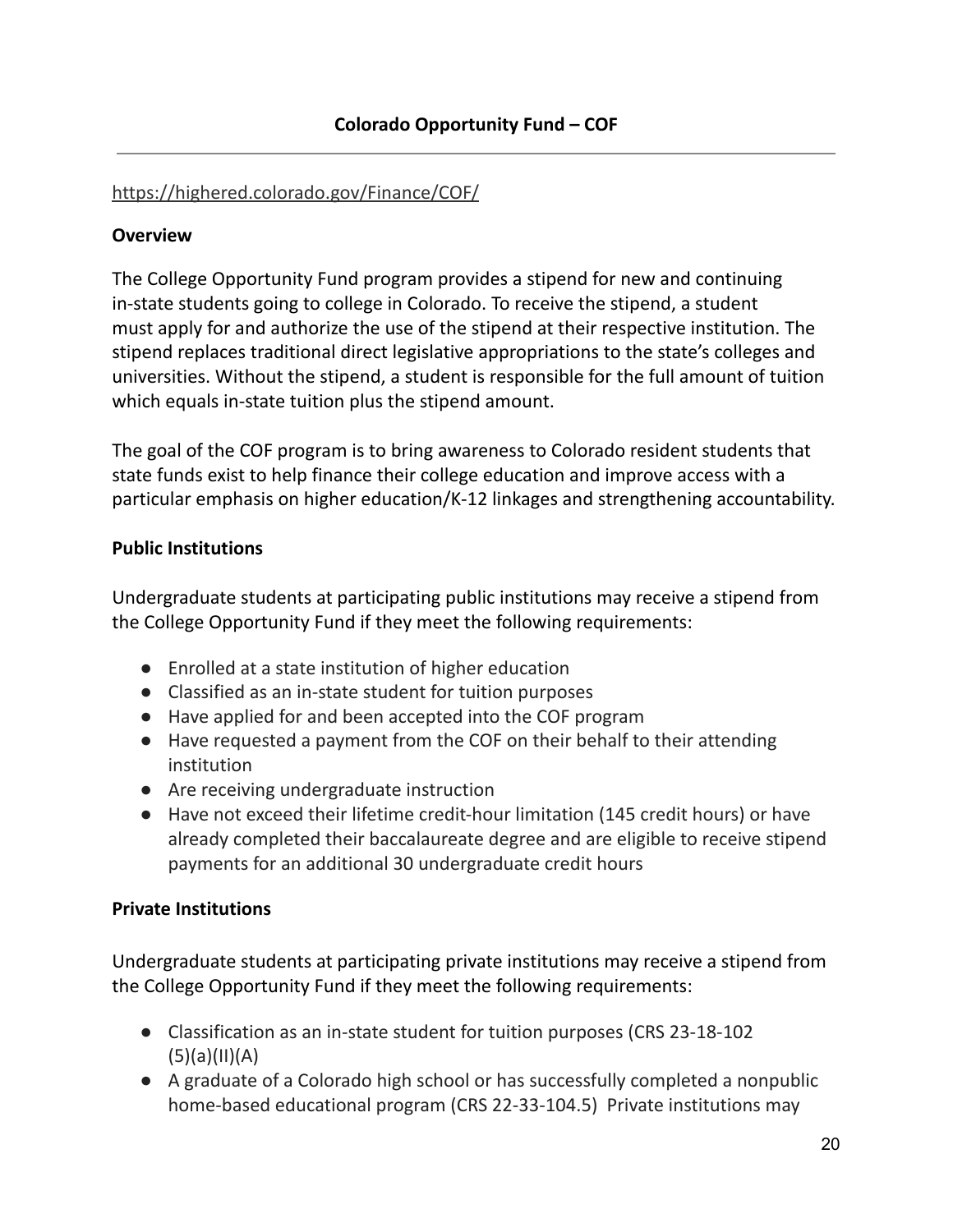choose to accept the GED test as equivalency for the high school diploma based on Commission policy.

- Demonstrate a financial need through the student's eligibility for the Federal Pell need based program. (CRS 23-18-102(5)(a)(II)(C))
- Receive undergraduate instruction and have not exceeded the 145 credit hour limit or have completed a baccalaureate degree and are eligible to receive stipend payments for an additional 30 credit hours. (CRS 23-18-202-(5)(c)(I))

# **ASSET – Undocumented Students**

In March 2013, the Colorado General Assembly passed Senate Bill 13-033, often referred to as the Colorado ASSET legislation. This legislation modifies several procedures concerning the classification of students for tuition purposes. The Colorado Department of Higher Education is in receipt of many questions from campus and school administrators regarding the ways in which Senate Bill 13-033 will be implemented, the changes it makes to current state law, and the ways in it affects existing administrative procedures. This document is intended to serve as a general reference for commonly asked questions concerning SB 13-033. This guidance will be revised as new, unique questions are received by the Department of Higher Education.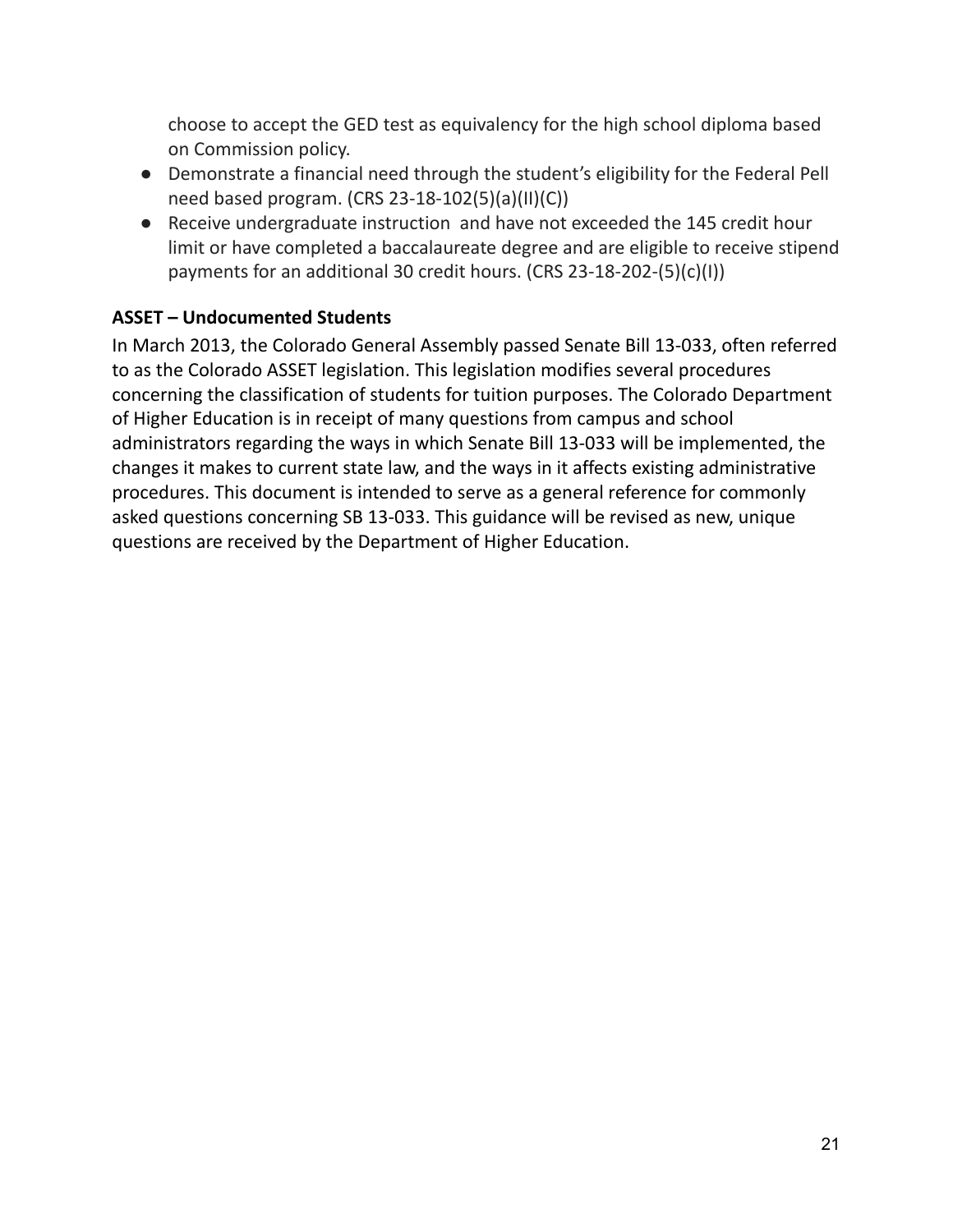**What is FAFSA?** The Free [Application](http://www.fafsa.ed.gov/) for Federal Student Aid (known as the FAFSA) is a FREE online form prepared annually by current and prospective college students (undergraduate and graduate) in the United States to determine their eligibility for student financial aid (including the Pell Grant, Federal student loans and Federal Work-Study). This free form can be found at fafsa.ed.gov, and it becomes **available for Seniors to fill out beginning on October 1, 2022.** You cannot get loans or grants without this form. Even if you plan to pay for college on your own or think your income level will be too high, you may be able to receive free money.

## **What do I need to fill this form out?**

1. Get a PIN. Get a U.S. Department of Education personal identification number (PIN) by filling out the short application at [www.pin.ed.gov](http://www.pin.ed.gov/). Write this down somewhere you will remember.

2. Your Social Security Number

3. Your Alien Registration Number (if you are not a U.S. citizen)

4. Your most recent federal income tax returns, W-2s, and other records of money earned. (Note: You may be able to transfer your federal tax return information into your FAFSA using the IRS Data Retrieval Tool.)

5. Bank statements and records of investments (if applicable)

6. Records of untaxed income (if applicable)

7. A Federal Student Aid PIN to sign electronically. (If you do not already have one, visit www.pin.ed.gov to obtain one.

For an amazing step-by-step guide visit: **<http://www.understandingfafsa.org/>**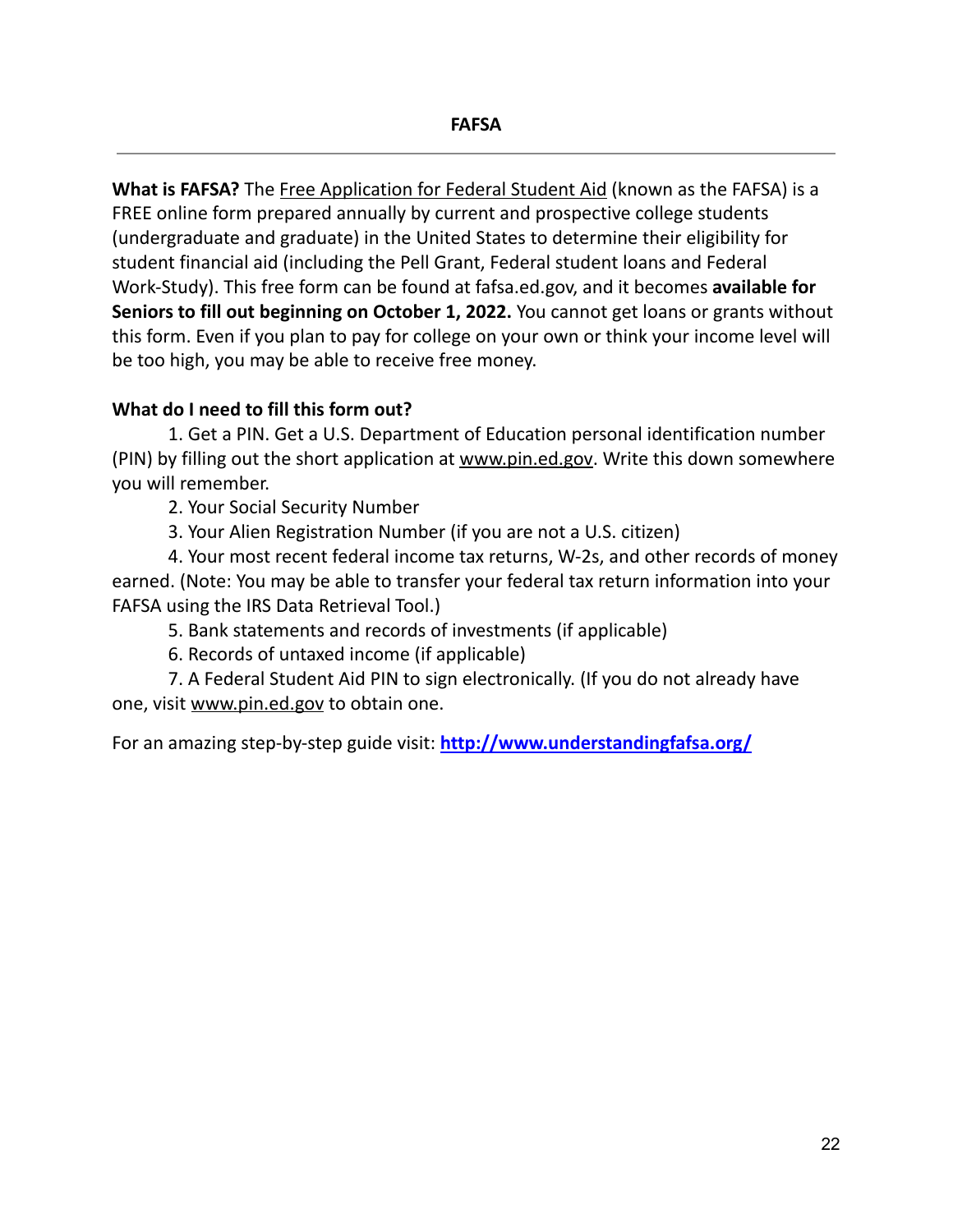Finding scholarship money isn't as hard as we might think, but it takes time, effort, and resources. You will need to research and read the eligibility of a scholarship to see if you fit the criteria.

#### *Scholarships through Universities*

Most universities offer a scholarship application or it may be part of the admission application. Check with the university you are applying to in order to find out the scholarship deadlines, what you may be eligible for, and how to apply for their scholarships. Do not wait to do this as scholarship deadlines for universities tend to be early fall.

*Scholarship search engines* [niche.com](https://www.niche.com/) [naviance.com](https://naviance.com/) [scholarships.com](https://www.scholarships.com/) [chegg.com](https://www.chegg.com/) [cappex.com](https://www.cappex.com/) [scholarshippoints.com](http://www.scholarshippoints.com/) [fastweb.com](http://www.fastweb.com/)

collegenet.com finaid.com collegeboard.com scholarshipmonkey.com raise.me meritaid.com fastaid.com wiredscholar.com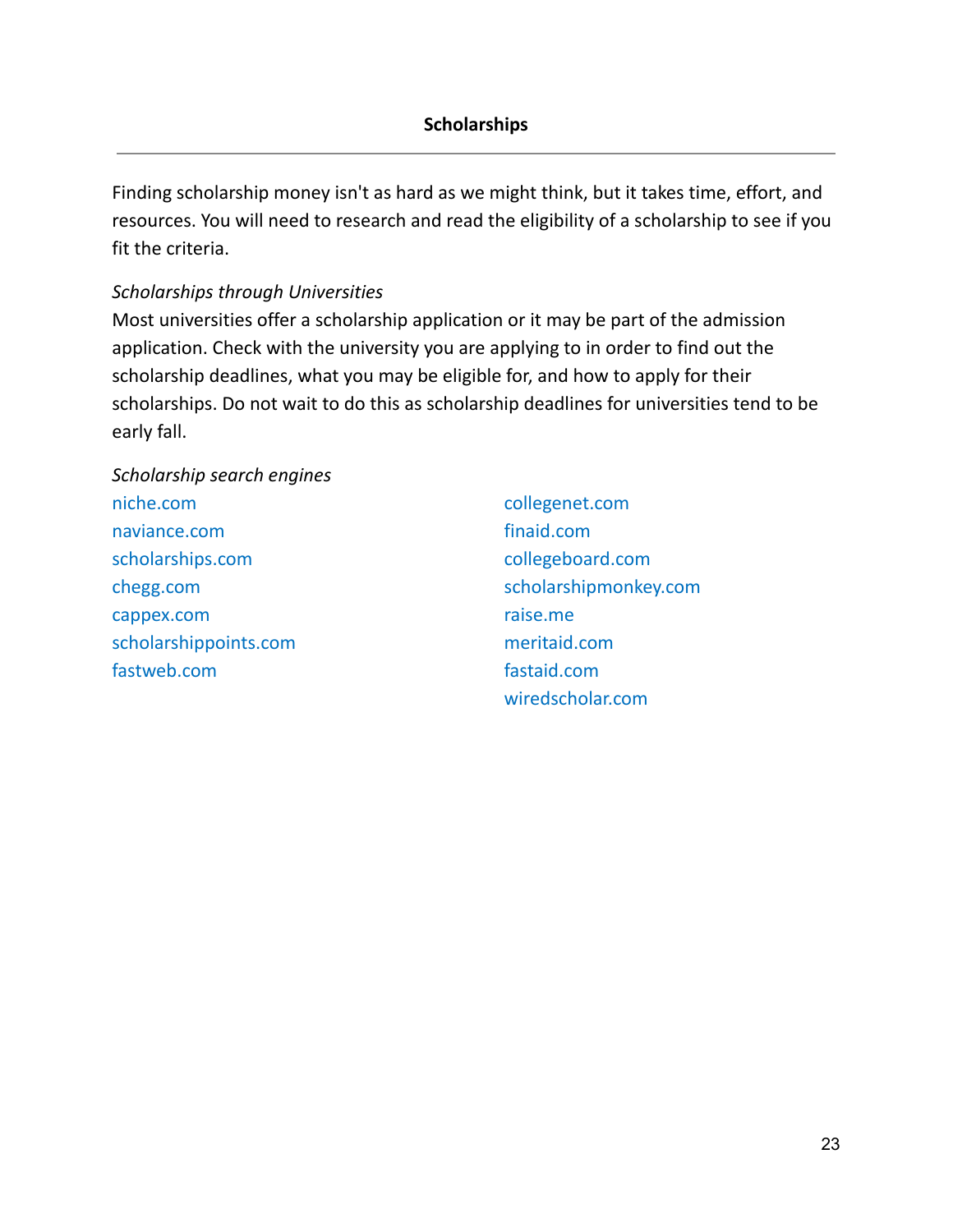For schools that require an interview, it is an opportunity for you and the interviewer to find out if the college is a good match. Use the interview to show off your personality in ways that aren't possible on the application.

Here are some typical questions and some suggestions for answering them:

# 1. Tell me about yourself.

*This question seems easier than it is. How do you reduce your whole life to a few sentences? It's hard to avoid commonplace answers like "I'm friendly" or "I'm a good student". Of course you want to demonstrate that you're friendly and studious, but try also to say something memorable here that really makes you different from other college applicants.*

## 2. Why are you interested in our college?

*Be specific when answering this, and show that you've done your research. Also, avoid answers like "I want to make a lot of money" or "Graduates of your college get good job placement". You want to highlight your intellectual interests, not your materialistic desires. What specifically about the college distinguishes it from other schools you're considering?*

## 3. What can I tell you about our college?

*You can almost guarantee that your interviewer will provide an opportunity to ask questions. Make sure you have some, and make sure your questions are thoughtful and specific to the particular school. Avoid questions like "when is the application deadline?" or "how many majors do you have?" That information is both uninteresting and readily available on their website. Come up with some probing and focused questions: "what would graduates of your college say was the most valuable thing about their four years here??*

# 4. Who in your life has most influenced you?

*There are other variations of this question: Who's your hero? What historical or fictional character would you most like to be? This can be an awkward question if you haven't thought about it, so spend a few minutes considering how you would answer.*

5. Why do you want to major in **Fig. 1.1.** *Realize that you don't need to have decided upon a major when you apply to college, and your interviewer will not be disappointed if you say you have many interests and you*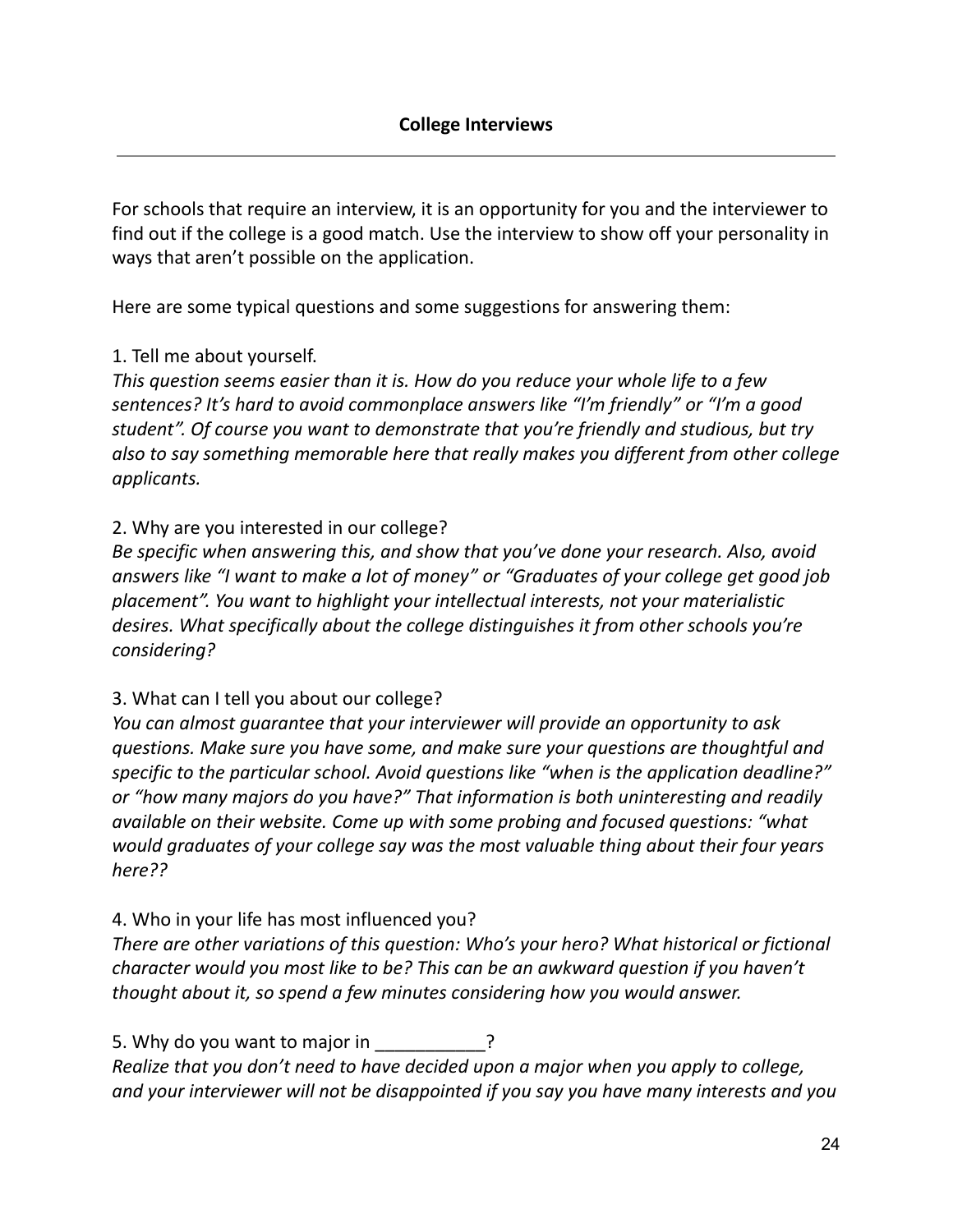*are still undecided. However, if you have identified a potential major be prepared to explain why.*

6. What will you contribute to our campus community?

*You'll want to be specific – an answer like "I'm hard working" is rather bland and generic. Think about what it is that makes you uniquely you. What exactly will you bring to diversify the college's community?*

7. Tell me about a challenge you overcame.

*This question is designed to see what kind of problem solver you are. When confronted with a challenge, how do you handle the situation? College will be full of challenges, so the college wants to make sure they enroll students who can handle them.*

8. What do you do for fun in your free time?

*College life obviously isn't all work, so the admissions folks want students who will do interesting and productive things even when they aren't studying.*

9. What do you see yourself doing 10 years from now?

*You don't need to pretend that you have your life figured out if you are asked this question. Very few students entering college can accurately predict their future professions. However, your interviewer does want to see that you think ahead. If you can see yourself doing three different things, say so – honesty and open-mindedness will play in your favor.*

10. Does your high school record accurately reflect your effort and ability? *In your interview or on your application, you often have an opportunity to explain a bad grade or a bad semester. Be careful – you don't want to come across as a whiner or as someone who blames others for a low grade. However, if you really did have extenuating circumstances, let the college know.*

11. Recommend a good book to me.

*The interviewer is trying to accomplish a few things with this question. First, the question asks whether or not you've actually read much. Second, it asks you to apply some critical skills as you articulate why a book is worth reading.*

12. If you could do one thing in high school differently, what would it be? *A question like this can turn sour if you make the mistake of dwelling on things you regret. Try to put a positive spin on it. Perhaps you've always wondered if you would have enjoyed acting or music. Maybe you would have liked to give yearbook a try. A good answer shows that you didn't have the time in high school to explore everything that is of interest to you*.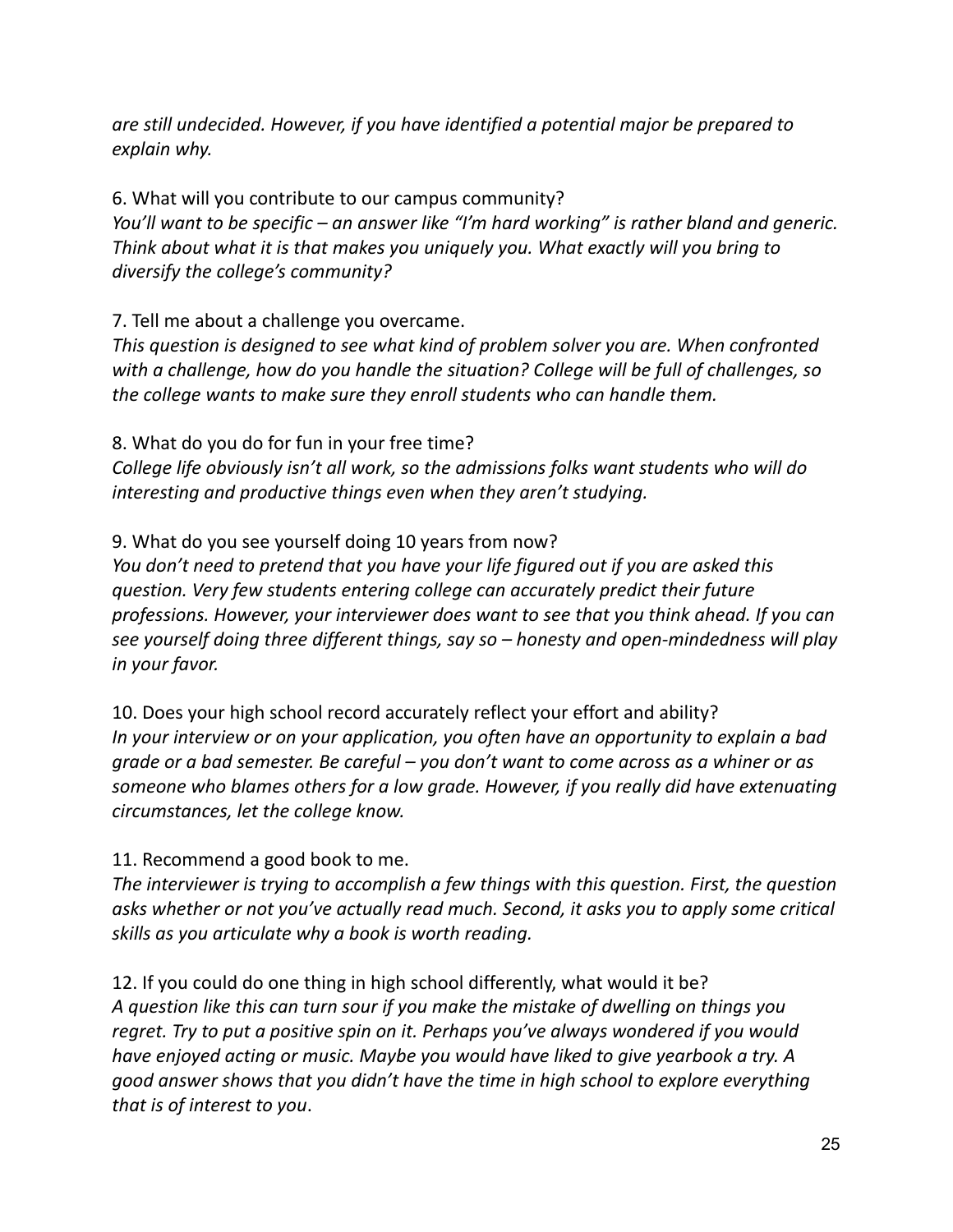If a student is interested in attending a college where they are waitlisted, it is important to stay in contact with that university. Send the Admissions Counselor assigned to Colorado updated materials such as:

- Improved GPA/Grades or a Midyear Report
- Awards or Achievements since sending the original application
- An updated resume if you have several updates
- Additional Letters of Recommendation particularly from teachers or individuals in your field that can speak to why that University should admit you/why you are an excellent candidate
- Any other information that might be helpful for the Admissions Officer when reconsidering you for admission

## **Letter of Continued Interest**

It is imperative that waitlisted or deferred students contact their Admissions Counselor with a letter of continued interest, if the university they are applying to allows these letters. Here are some helpful templates and links regarding this process:

[https://blog.collegevine.com/deferred-or-waitlisted-tips-for-writing-a-letter-of-continue](https://blog.collegevine.com/deferred-or-waitlisted-tips-for-writing-a-letter-of-continued-interest/) [d-interest/](https://blog.collegevine.com/deferred-or-waitlisted-tips-for-writing-a-letter-of-continued-interest/)

<https://ingeniusprep.com/blog/letter-of-continued-interest/>

<https://blog.prepscholar.com/letter-of-continued-interest-sample>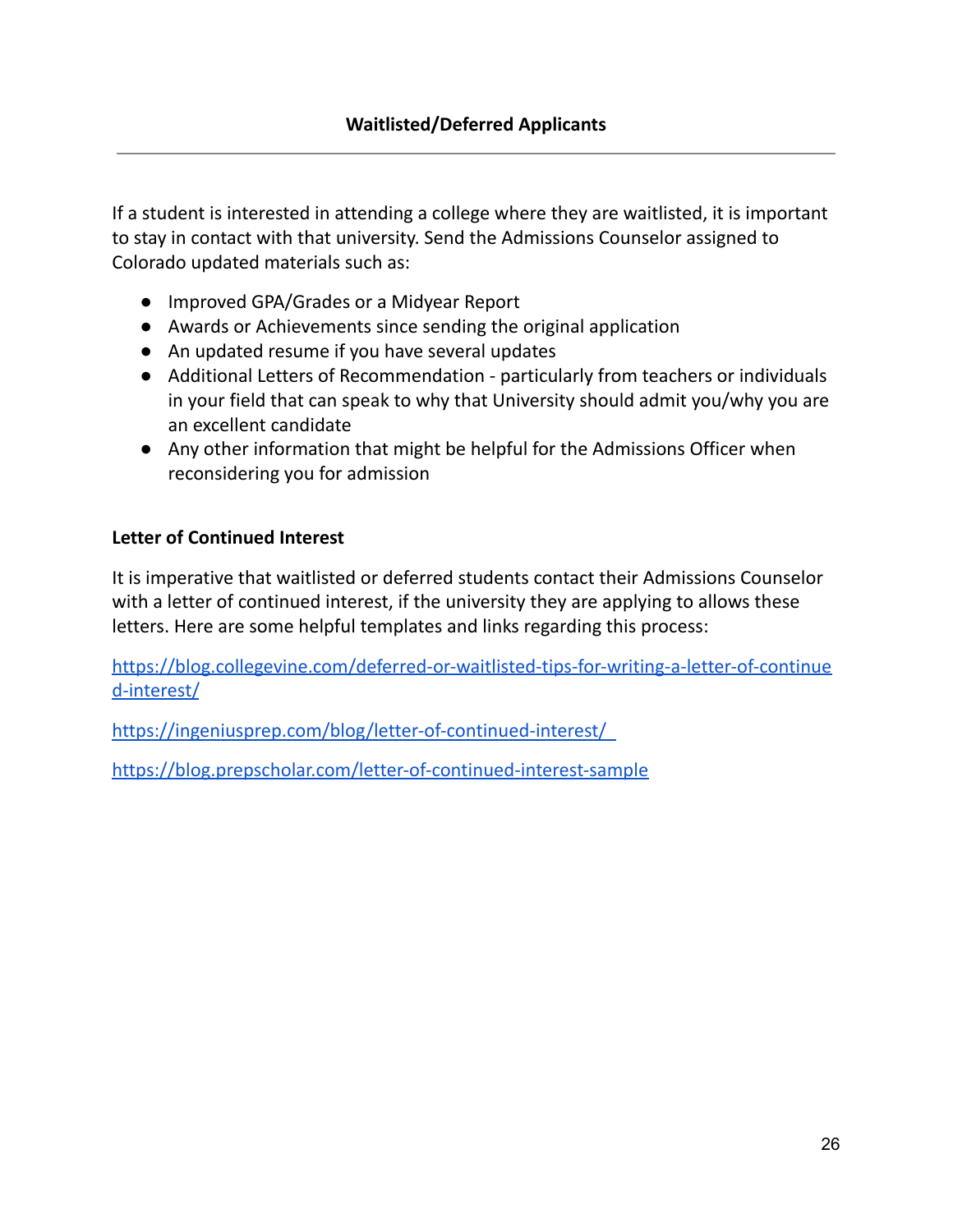Selecting a career path is a really difficult decision. It is one of the first major decisions that an individual faces during the transition into adulthood.

Many people hope that some test of a person will magically direct them toward a future full of success and happiness. Unfortunately, no such thing exists. However you can create a list of possibilities by talking with people, creating opportunities to observe jobs, taking advantage of our career discovery programming like internships and mentorships.

#### **Ideas to consider:**

## 1. Analyze Yourself

Think about your interests.

- What do you enjoy?
- What interests you most in the activities you have done?
- Do you tend to focus on things, people, data, or ideas?

Analyze your strengths.

- What comes easy to you?
- Determine the physical, social, and mental requirements of a job and evaluate whether you believe you possess those qualities.
- Do you have the necessary size and physical stamina?
- Do you have the skills for dealing with people that the occupation requires?
- Do you have the necessary or desirable personality traits? Can they be acquired?
- What have inventories such as your I-CAP quizzes indicated you would do well?

What are your personal preferences?

- Working with people *or* working alone?
- Being indoors *or* working outdoors?
- Having a routine *or* having variety?
- Leading *or* following?
- Having freedom *or* having set directions?
- Working with your hands *or* working with your mind?
- Physically active *or* physically comfortable?
- Producing a product *or* providing a service?
- Technical problems *or* social activities?
- More money *or* more free time?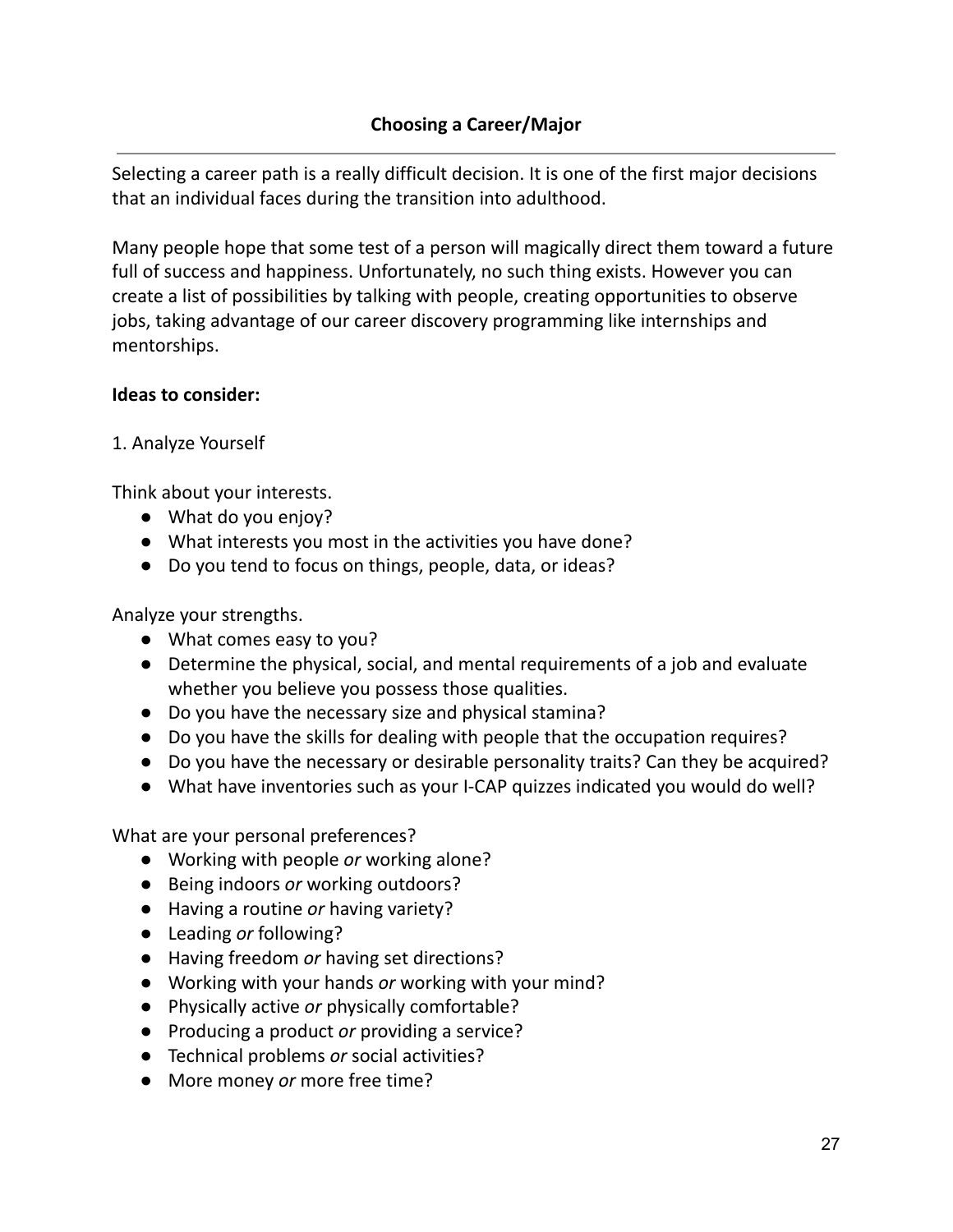Identify your commitment.

- What appeals to you about the career? What doesn't appeal to you?
- Some careers demand 4-9 years of education. Are you willing and able to study that long?
- What is the employment outlook for the career?
- What is the salary range? Will it be enough to fulfill your needs?
- 2. Explore a Variety of Career Options
	- Attend a Career Fair.
	- Shadow, observe, or interview a professional in their selected career.
	- Read and research different vocations.
	- Volunteer or get a job in a related field.

## **Avoid these pitfalls in the career process**

- Not bothering to find out all the facts.
- Confusing interest with ability. Interest is important, but ability is an obvious factor that needs equal attention.
- Avoid over-playing a single aspect of the career. The common inclination is to focus on only one part of a job – either positively or negatively.
- Choosing a job based on your aspirations to be like someone else, not necessarily the job.
- Avoid the "white-collar" illusion. This is a generally held misconception that some occupations are more respectable than others.
- The urging of well-meaning friends and parents without any evidence to support it.
- Thinking only of money. If money is the only motivation, the career will be a poor choice.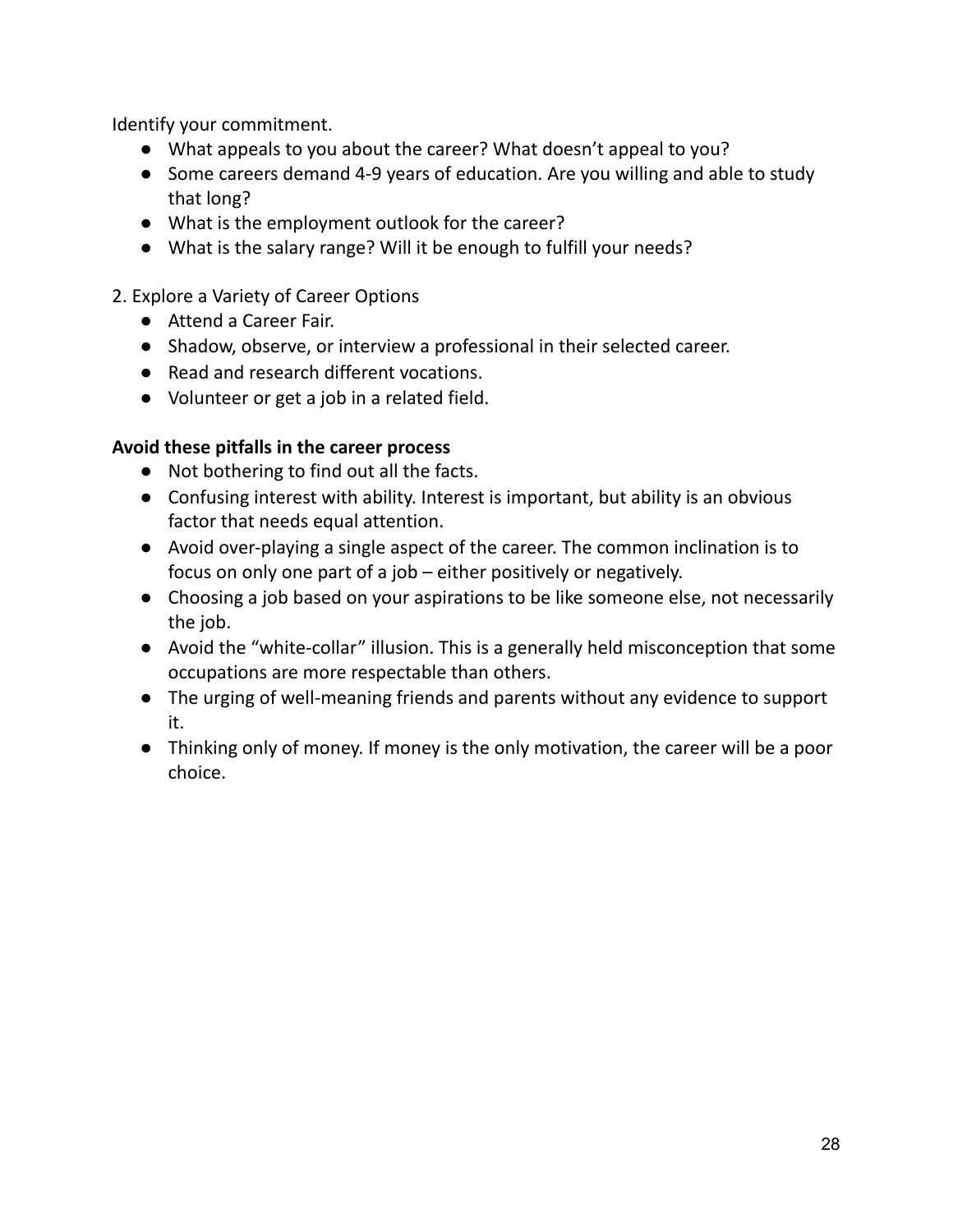**Accreditation –** Recognition of a college or university by any of the regional or national accrediting bodies, indicating that the institution as a whole has been judged to be meeting its objectives.

**ACT (American College Test) –** A group of achievement tests required or recommended by most colleges as part of the admission process. The tests measure educational development in English, mathematics, reading, and science. The writing section of the ACT is optional.

**Advanced Placement (AP) –** Granting of credit and/or assignment to an advanced course on the basis of evidence that the student has mastered the equivalent of an introductory course. STEM offers preparation for AP exams through AP classes, however, the AP class is not mandatory to sit for the AP examination.

**Aid Package –** A combination of aid (possibly including a scholarship, grant, loan, and work) determined by a college financial aid office.

**Application Deadlines –** Every school decides for itself the cutoff date for candidate application. It is important to check the application deadline at each of the schools to which the student intends to apply.

**ASVAB (Armed Services Vocational Aptitude Battery) –** This test is designed primarily for those students planning to enter a branch of the Armed Services. The test provides scores in vocational areas that can help students find careers that fit their talents/interests.

**CEEB Code or School Code –** This code is needed on many forms such as: SAT, ACT, FAFSA, and applications. The STEM School Highlands Ranch CEEB Code is 060741.

**Coalition –** A college application portal

**COF (College Opportunity Fund)** - The College Opportunity Fund program provides a stipend for new and continuing in-state students going to college in Colorado. To receive the stipend, a student must apply for and authorize the use of the stipend at their respective institution. The stipend replaces traditional direct legislative appropriations to the state's colleges and universities. Without the stipend, a student is responsible for the full amount of tuition which equals in-state tuition plus the stipend amount.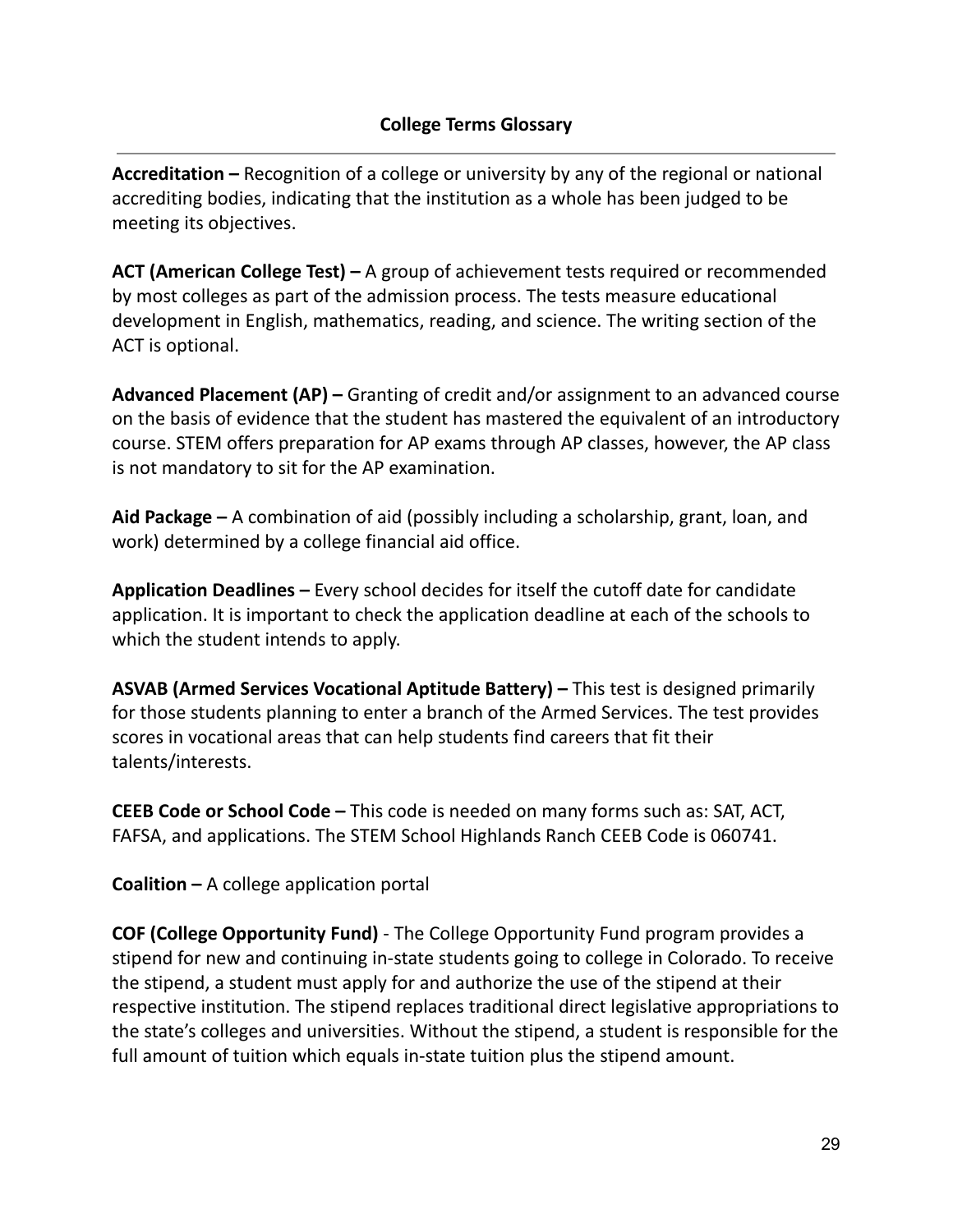**Colleges that Change Lives (CTCL) -** Our Mission: Colleges That Change Lives, Inc. (CTCL) is a non-profit organization dedicated to the advancement and support of a student-centered college search process. We support the goal of every student finding a college that develops a lifelong love of learning and provides the foundation for a successful and fulfilling life beyond college.

**Common Application –** This standardized college admissions application is accepted at over 450 colleges. This website simplifies the college application process by saving time and eliminating unnecessary duplications.

**Credit Hour –** A unit of academic credit that often represents one hour of class time per week for a period of study (semester, quarter, etc.).

**CSS Profile –** Financial profile often required by private institutions along with the FAFSA. Some universities and scholarship programs use the profile to help them award non federal student aid funds.

**Deferred Admission –** The practice of allowing an accepted student to postpone enrollment for one year.

**Early Action (EA) –** The application process in which students apply to an institution of preference and receive a decision well in advance of the institution's regular response date. Students who are admitted under Early Action are not obligated to accept the institution's offer of admission or to submit a deposit until the regular reply date (normally May 1st). This allows the student to apply to more than one college.

**Early Admission –** Admitting students of superior ability into college courses and programs before they have completed the standard high school program.

**Early Decision (ED) –** The application process in which students make a commitment to a first-choice, often selective institution where, if admitted, they definitely will enroll. Many schools have an agreement deadline of November 15th with a decision made by mid-December. Declined students may have the opportunity to be reconsidered later in the year. Should a student who applies for financial aid not be offered an award that makes attendance possible, the student may decline the offer of admission and be released from the Early Decision commitment.

**Expected Family Contribution (EFC) –** An amount you and your family are expected to contribute toward your education and living expenses. It is used in determining your eligibility for federal student aid.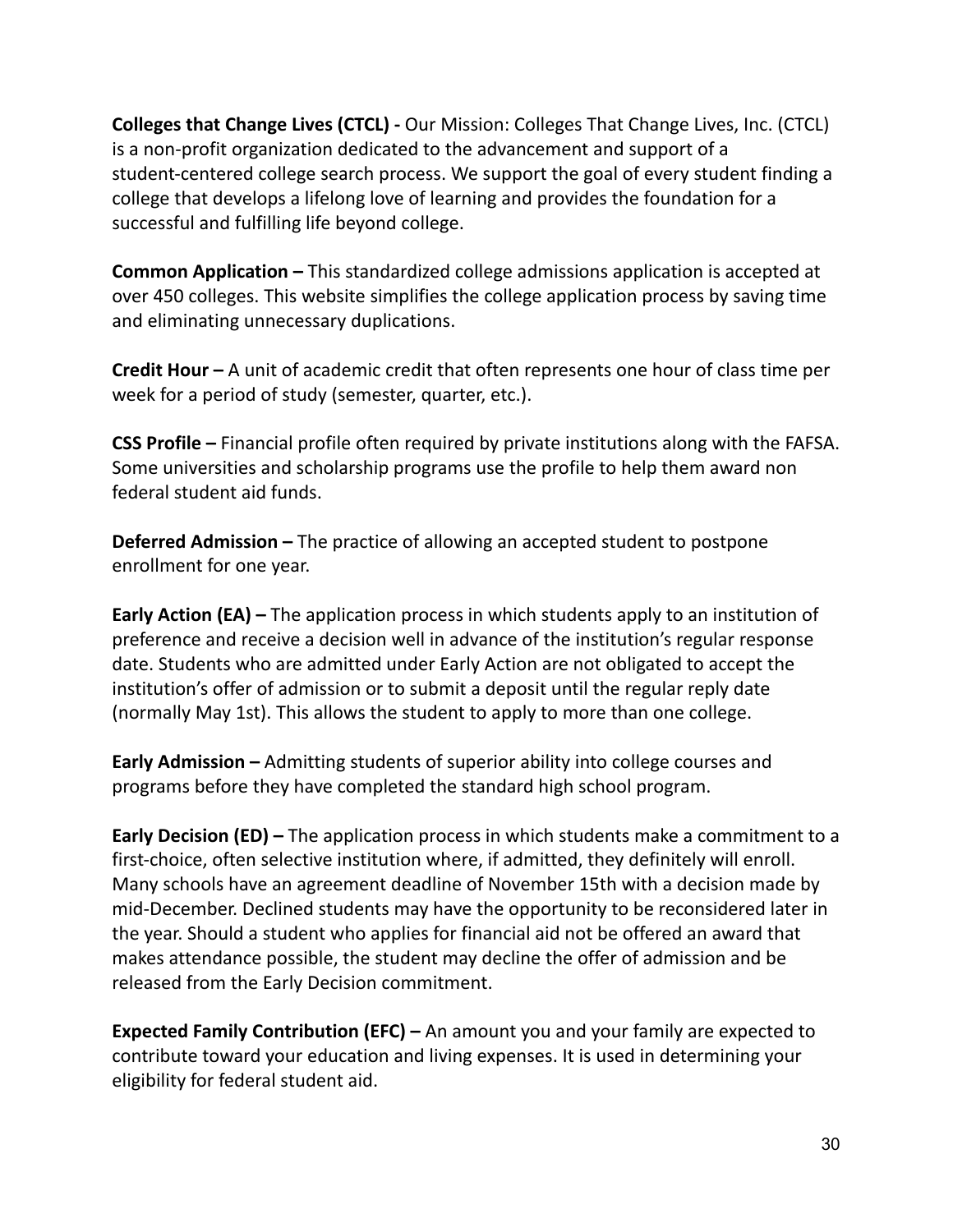**Federal Direct PLUS (Parent Loans for Undergraduate Students) Program –** Low-interest loans made by the federal government to credit-approved parents of eligible undergraduate students. Repayment begins 60 days after loan funds are disbursed.

**Federal Direct Subsidized Loan Program –** Low-interest loans made by the federal government to qualifying students through participating colleges. Repayment begins once the student stops attending school at least half time.

**Federal Direct Unsubsidized Loan Program –** Low-interest loans made by the federal government to students not based on need. The student is responsible for the interest while in school, although principal repayment begins once the student stops attending school at least half time.

**Federal Pell Grant –** Financial assistance awarded by the federal government on the basis of need and designed to provide the "floor" of an aid package for postsecondary education. The grant may be used toward tuition, room and board, books, or other educational costs, and requires no repayment.

**Federal Perkins Loan Program –** Loans funded by the federal government and awarded by the institution. The loans feature low interest rates and are repayable over an extended period of time.

**Federal Work-Study –** A government-supported financial aid program coordinated through financial aid offices whereby an eligible student (based on need) may work part time while attending class, generally in career-related jobs.

**Free Application for Federal Student Aid (FAFSA) –** The application required for students to be considered for federal student financial aid. Go to *www.fafsa.ed.gov* to fill out the form online. The FAFSA is processed free of charge and it is used by most state agencies and colleges. The FAFSA opens on October 1 each year.

**Grants –** Awards based on financial need that do not require repayment. Grants are available through the federal government, state agencies, and educational institutions and are normally need-based rather than rewarding excellence.

**Highly Selective –** Schools where the majority of its freshman class rank in the top 5% of their graduating class.

**Junior/Community College –** A college offering a two-year program rather than a four-year program where students earn an Associate's degree. A junior college usually offers vocational programs as well as the first two years of a four-year college program.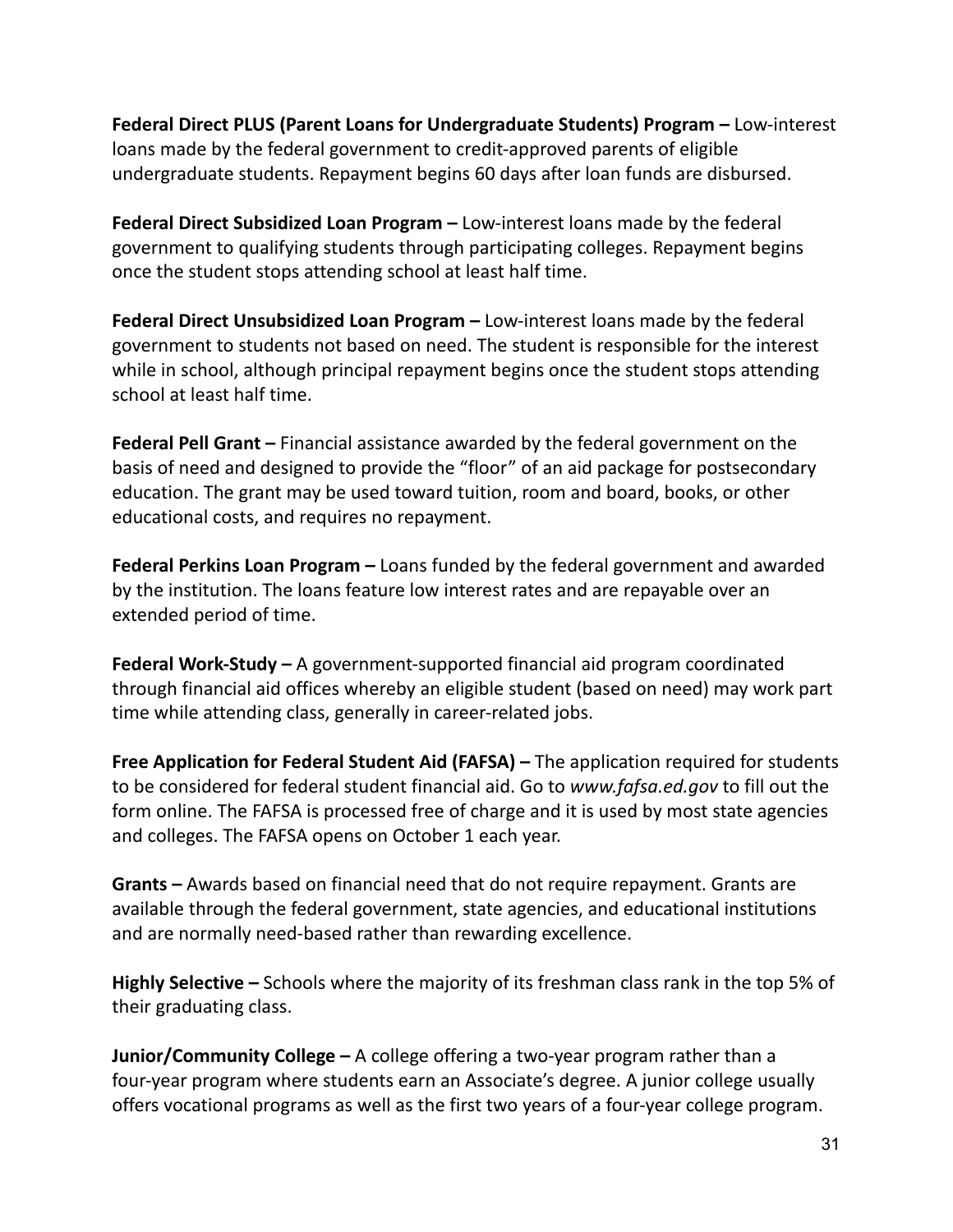**Major –** The subject of study in which the student chooses to specialize; a series of related courses, taken primarily in the junior and senior years.

**Matriculation –** The process whereby a student is accepted, pays the fees, and enrolls for his/her first classes. The student thus has officially become a freshman student at the college.

**NCAA Clearinghouse –** The clearinghouse processes academic qualifications of all prospective college athletes and determines whether or not they are eligible to compete. This should be completed by September of a student athlete's senior year.

**Open Admission –** The policy of some colleges of admitting virtually all high school graduates, regardless of academic qualifications such as high school grades and admission test scores.

**Provisional Acceptance –** Acceptances to all colleges are provisional based on the satisfactory completion of high school and maintenance of accepted standards of behavior.

**Provisional Admission –** A conditional admission generally granted to students who do not meet all admission criteria. For example, a student may be provisionally admitted on the condition that he maintains a "C" average his first semester at the college.

**Regular Decision –** The application process in which a student submits an application to an institution by a specified date and receives a decision within a reasonable and clearly stated period of time, but not later than April 15.

**Remedial Course –** A non-credit course taken to help the student with a weak background in a particular area; it is taken to prepare the student for a credit course in that area.

**Rolling Admission –** The application process in which an institution reviews applications as they are completed and renders admission decisions to students throughout the admission cycle. Usually, it is wise to apply early to colleges using this procedure, since further applications are usually not accepted after the admissions quota has been reached.

**Scholarships –** Non-repayable awards to students based on a variety of qualifications and merit.